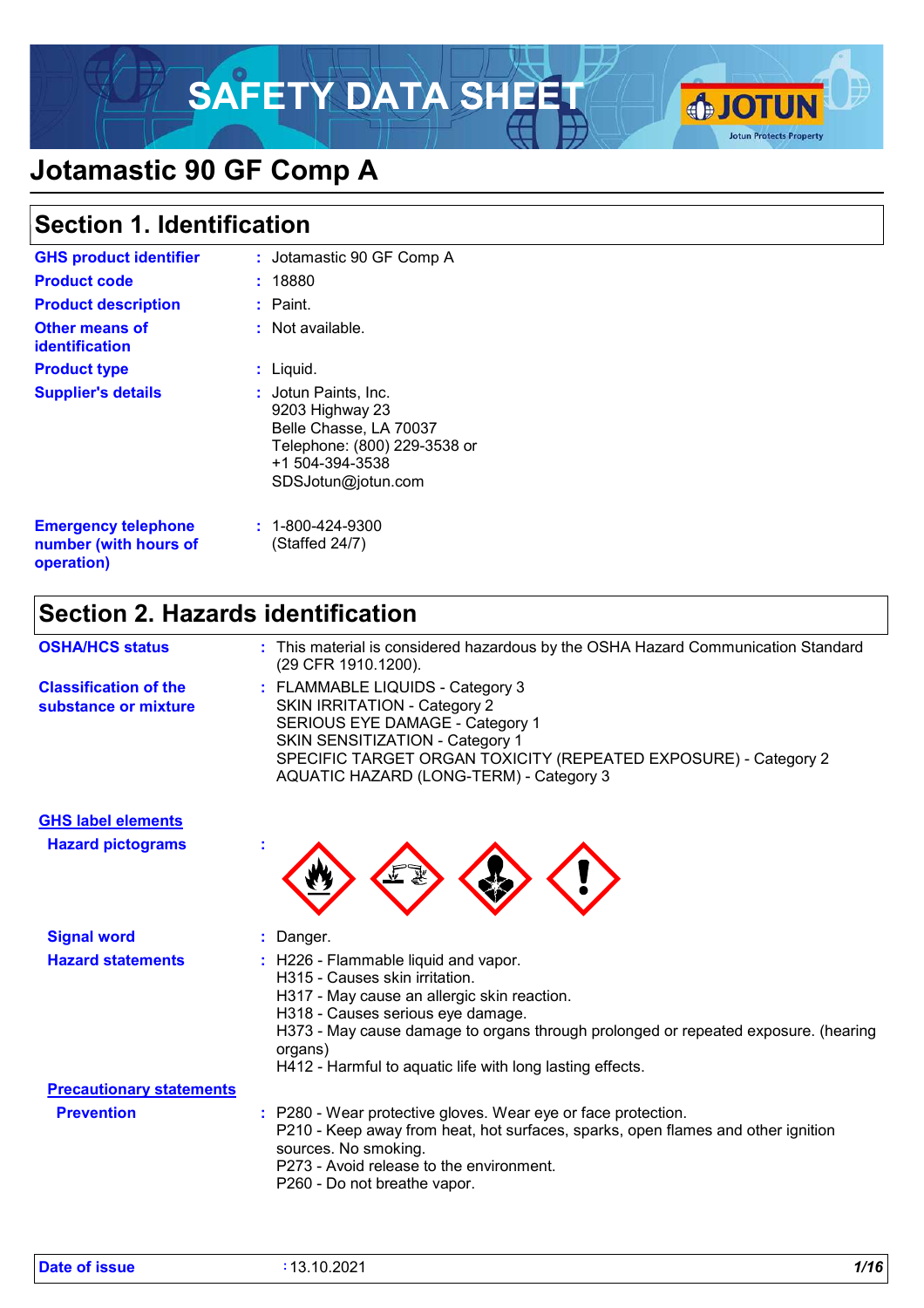# **Section 2. Hazards identification**

| <b>Response</b>                            | : P314 - Get medical advice or attention if you feel unwell.<br>P362 + P364 - Take off contaminated clothing and wash it before reuse.<br>P363 - Wash contaminated clothing before reuse.<br>P302 + P352 - IF ON SKIN: Wash with plenty of water.<br>P333 + P313 - If skin irritation or rash occurs: Get medical advice or attention.<br>P305 + P351 + P338, P310 - IF IN EYES: Rinse cautiously with water for several<br>minutes. Remove contact lenses, if present and easy to do. Continue rinsing.<br>Immediately call a POISON CENTER or doctor. |
|--------------------------------------------|---------------------------------------------------------------------------------------------------------------------------------------------------------------------------------------------------------------------------------------------------------------------------------------------------------------------------------------------------------------------------------------------------------------------------------------------------------------------------------------------------------------------------------------------------------|
| <b>Storage</b>                             | : P403 + P235 - Store in a well-ventilated place. Keep cool.                                                                                                                                                                                                                                                                                                                                                                                                                                                                                            |
| <b>Disposal</b>                            | : P501 - Dispose of contents and container in accordance with all local, regional, national<br>and international regulations.                                                                                                                                                                                                                                                                                                                                                                                                                           |
| <b>Hazards not otherwise</b><br>classified | : None known.                                                                                                                                                                                                                                                                                                                                                                                                                                                                                                                                           |
|                                            |                                                                                                                                                                                                                                                                                                                                                                                                                                                                                                                                                         |

# **Section 3. Composition/information on ingredients**

| <b>Substance/mixture</b> | : Mixture        |
|--------------------------|------------------|
| <b>Other means of</b>    | : Not available. |
| <b>identification</b>    |                  |

### **CAS number/other identifiers**

| <b>CAS number</b>   | : Not applicable. |
|---------------------|-------------------|
| <b>Product code</b> | : 18880           |

| <b>Ingredient name</b>                                                    | $\frac{9}{6}$ | <b>CAS number</b> |
|---------------------------------------------------------------------------|---------------|-------------------|
| epoxy resin (MW $\leq$ 700)                                               | $\leq 14$     | 1675-54-3         |
| 4,4'-Isopropylidenediphenol, oligomeric reaction products with 1-chloro-  | 1≤8.6         | 67989-52-0        |
| 2,3-epoxypropane, reaction products with fatty acids, C18-unsatd., dimers |               |                   |
| xylene                                                                    | l≤10          | 1330-20-7         |
| hydrocarbons, c9-unsatd., polymd.                                         | ≤5            | 71302-83-5        |
| 2-methylpropan-1-ol                                                       | ≤5            | 78-83-1           |
| glycidyl ether of 3-alkyl phenol                                          | ≤5            | 68413-24-1        |
| benzyl alcohol                                                            | ∣≤3           | 100-51-6          |
| ∣ethylbenzene                                                             | l≤3           | 100-41-4          |
| Phenol, methylstyrenated                                                  | l≤3           | 68512-30-1        |
| Phenol, styrenated                                                        | 1≤1.5         | 61788-44-1        |

Any concentration shown as a range is to protect confidentiality or is due to batch variation.

**There are no additional ingredients present which, within the current knowledge of the supplier and in the concentrations applicable, are classified as hazardous to health or the environment and hence require reporting in this section.**

**Occupational exposure limits, if available, are listed in Section 8.**

# **Section 4. First aid measures**

|                    | <b>Description of necessary first aid measures</b>                                                                                                                                                                                                                                                                                                                                                                                                                                                                                                                                                                                                                                                                                 |
|--------------------|------------------------------------------------------------------------------------------------------------------------------------------------------------------------------------------------------------------------------------------------------------------------------------------------------------------------------------------------------------------------------------------------------------------------------------------------------------------------------------------------------------------------------------------------------------------------------------------------------------------------------------------------------------------------------------------------------------------------------------|
| <b>Eye contact</b> | : Get medical attention immediately. Call a poison center or physician. Immediately flush<br>eyes with plenty of water, occasionally lifting the upper and lower eyelids. Check for and<br>remove any contact lenses. Continue to rinse for at least 10 minutes. Chemical burns<br>must be treated promptly by a physician.                                                                                                                                                                                                                                                                                                                                                                                                        |
| <b>Inhalation</b>  | : Get medical attention immediately. Call a poison center or physician. Remove victim to<br>fresh air and keep at rest in a position comfortable for breathing. If it is suspected that<br>fumes are still present, the rescuer should wear an appropriate mask or self-contained<br>breathing apparatus. If not breathing, if breathing is irregular or if respiratory arrest<br>occurs, provide artificial respiration or oxygen by trained personnel. It may be<br>dangerous to the person providing aid to give mouth-to-mouth resuscitation. If<br>unconscious, place in recovery position and get medical attention immediately. Maintain<br>an open airway. Loosen tight clothing such as a collar, tie, belt or waistband. |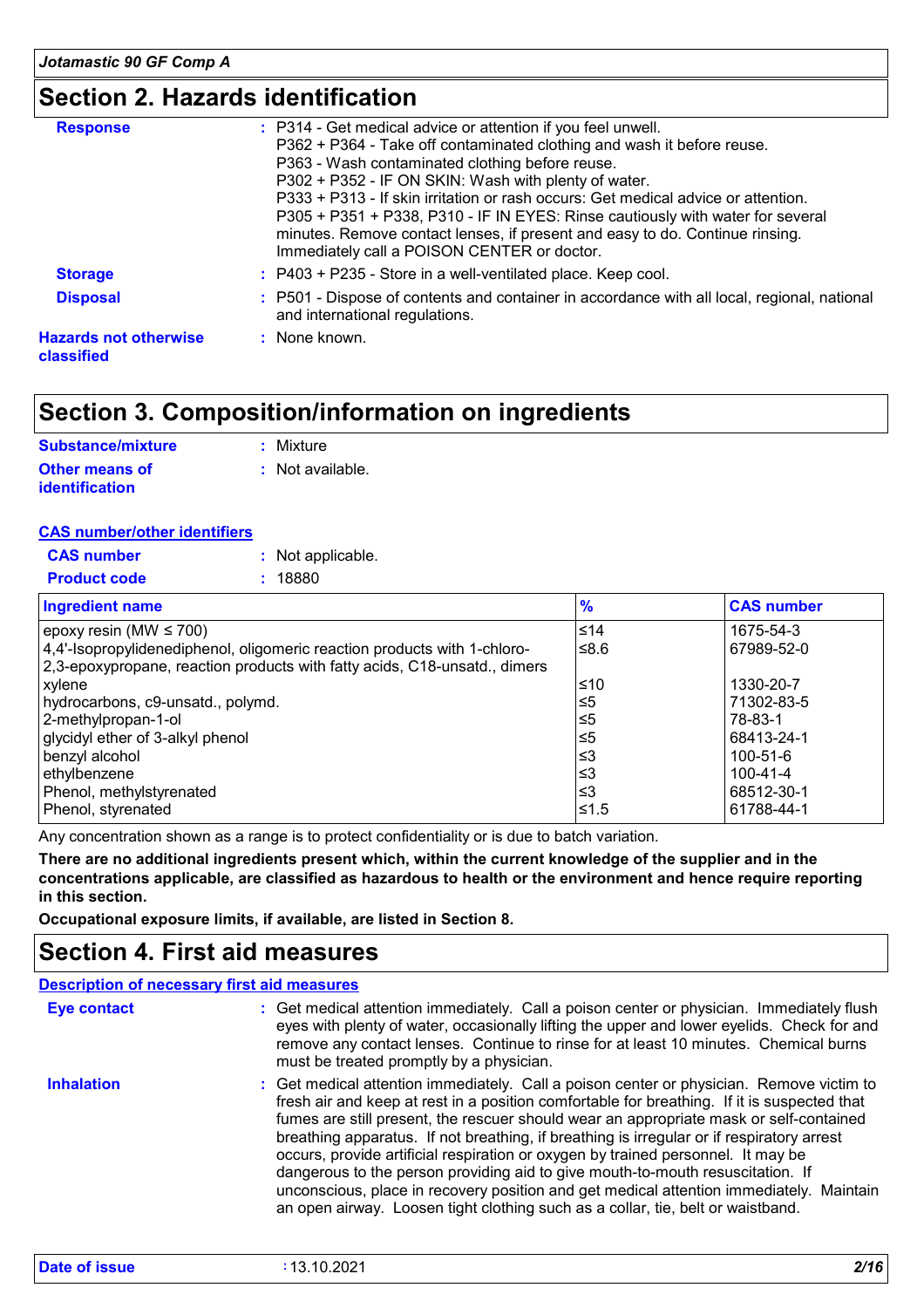# **Section 4. First aid measures**

| <b>Skin contact</b> | : Get medical attention immediately. Call a poison center or physician. Wash with plenty<br>of soap and water. Remove contaminated clothing and shoes. Wash contaminated<br>clothing thoroughly with water before removing it, or wear gloves. Continue to rinse for<br>at least 10 minutes. Chemical burns must be treated promptly by a physician. In the<br>event of any complaints or symptoms, avoid further exposure. Wash clothing before<br>reuse. Clean shoes thoroughly before reuse.                                                                                                                                                                                                                                                                                                                                                                                     |
|---------------------|-------------------------------------------------------------------------------------------------------------------------------------------------------------------------------------------------------------------------------------------------------------------------------------------------------------------------------------------------------------------------------------------------------------------------------------------------------------------------------------------------------------------------------------------------------------------------------------------------------------------------------------------------------------------------------------------------------------------------------------------------------------------------------------------------------------------------------------------------------------------------------------|
| <b>Ingestion</b>    | : Get medical attention immediately. Call a poison center or physician. Wash out mouth<br>with water. Remove dentures if any. Remove victim to fresh air and keep at rest in a<br>position comfortable for breathing. If material has been swallowed and the exposed<br>person is conscious, give small quantities of water to drink. Stop if the exposed person<br>feels sick as vomiting may be dangerous. Do not induce vomiting unless directed to do<br>so by medical personnel. If vomiting occurs, the head should be kept low so that vomit<br>does not enter the lungs. Chemical burns must be treated promptly by a physician.<br>Never give anything by mouth to an unconscious person. If unconscious, place in<br>recovery position and get medical attention immediately. Maintain an open airway.<br>Loosen tight clothing such as a collar, tie, belt or waistband. |

### **Most important symptoms/effects, acute and delayed**

| <b>Potential acute health effects</b> |                                                                                                                                                                                                                                                                                                                                                                                                                 |
|---------------------------------------|-----------------------------------------------------------------------------------------------------------------------------------------------------------------------------------------------------------------------------------------------------------------------------------------------------------------------------------------------------------------------------------------------------------------|
| <b>Eye contact</b>                    | : Causes serious eye damage.                                                                                                                                                                                                                                                                                                                                                                                    |
| <b>Inhalation</b>                     | : No known significant effects or critical hazards.                                                                                                                                                                                                                                                                                                                                                             |
| <b>Skin contact</b>                   | : Causes skin irritation. May cause an allergic skin reaction.                                                                                                                                                                                                                                                                                                                                                  |
| <b>Ingestion</b>                      | : No known significant effects or critical hazards.                                                                                                                                                                                                                                                                                                                                                             |
| <b>Over-exposure signs/symptoms</b>   |                                                                                                                                                                                                                                                                                                                                                                                                                 |
| <b>Eye contact</b>                    | : Adverse symptoms may include the following:<br>pain<br>watering<br>redness                                                                                                                                                                                                                                                                                                                                    |
| <b>Inhalation</b>                     | : No specific data.                                                                                                                                                                                                                                                                                                                                                                                             |
| <b>Skin contact</b>                   | : Adverse symptoms may include the following:<br>pain or irritation<br>redness<br>blistering may occur                                                                                                                                                                                                                                                                                                          |
| <b>Ingestion</b>                      | : Adverse symptoms may include the following:<br>stomach pains                                                                                                                                                                                                                                                                                                                                                  |
|                                       | Indication of immediate medical attention and special treatment needed, if necessary                                                                                                                                                                                                                                                                                                                            |
| <b>Notes to physician</b>             | : Treat symptomatically. Contact poison treatment specialist immediately if large<br>quantities have been ingested or inhaled.                                                                                                                                                                                                                                                                                  |
| <b>Specific treatments</b>            | : No specific treatment.                                                                                                                                                                                                                                                                                                                                                                                        |
| <b>Protection of first-aiders</b>     | : No action shall be taken involving any personal risk or without suitable training. If it is<br>suspected that fumes are still present, the rescuer should wear an appropriate mask or<br>self-contained breathing apparatus. It may be dangerous to the person providing aid to<br>give mouth-to-mouth resuscitation. Wash contaminated clothing thoroughly with water<br>before removing it, or wear gloves. |

**See toxicological information (Section 11)**

# **Section 5. Fire-fighting measures**

| <b>Extinguishing media</b>             |                                                        |
|----------------------------------------|--------------------------------------------------------|
| <b>Suitable extinguishing</b><br>media | : Use dry chemical, $CO2$ , water spray (fog) or foam. |
| Unsuitable extinguishing<br>media      | : Do not use water jet.                                |

| Date of issue | :13.10.2021 | 3/16 |
|---------------|-------------|------|
|               |             |      |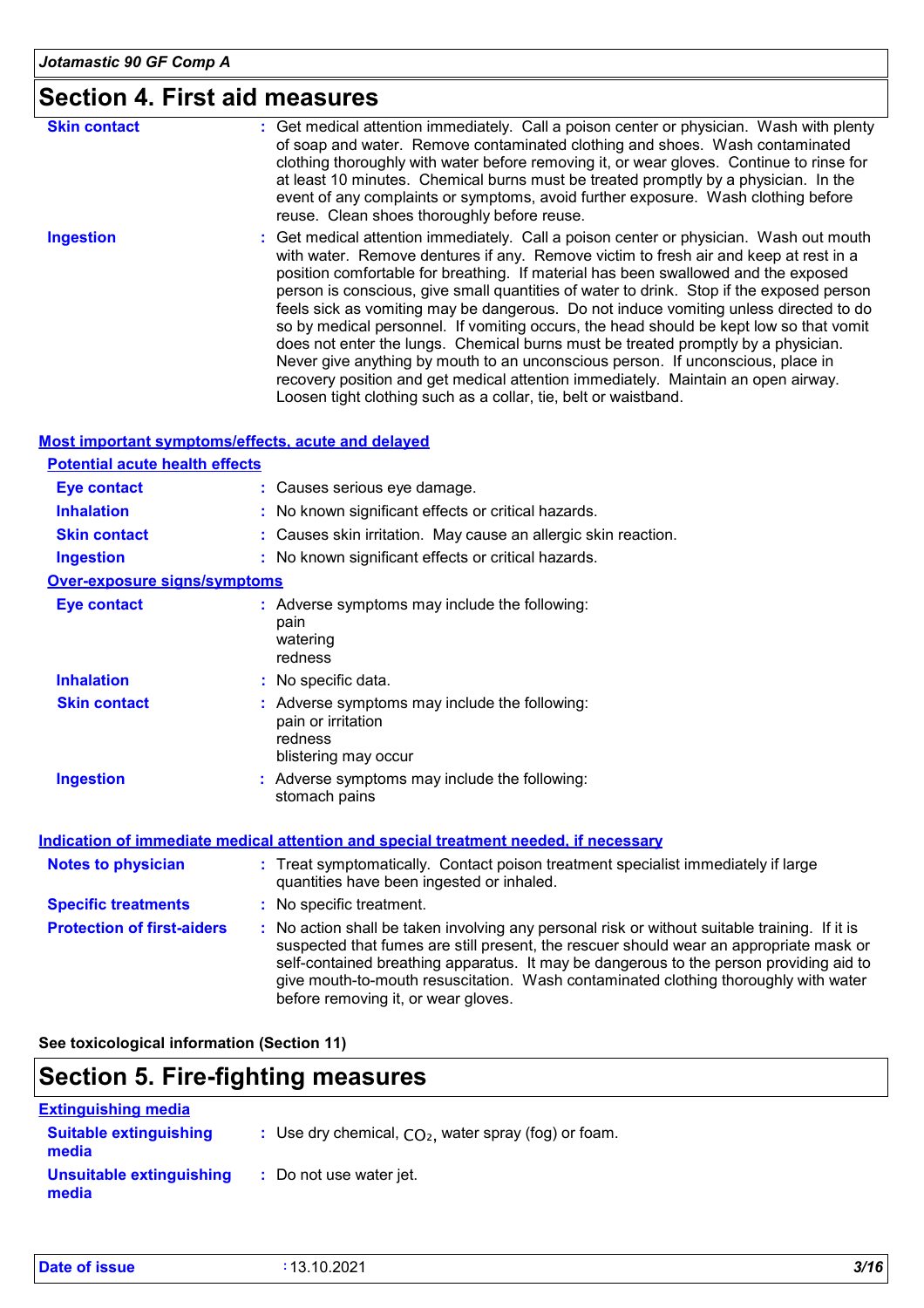# **Section 5. Fire-fighting measures**

| <b>Specific hazards arising</b><br>from the chemical     | : Flammable liquid and vapor. Runoff to sewer may create fire or explosion hazard. In a<br>fire or if heated, a pressure increase will occur and the container may burst, with the risk<br>of a subsequent explosion. This material is harmful to aquatic life with long lasting<br>effects. Fire water contaminated with this material must be contained and prevented<br>from being discharged to any waterway, sewer or drain. |
|----------------------------------------------------------|-----------------------------------------------------------------------------------------------------------------------------------------------------------------------------------------------------------------------------------------------------------------------------------------------------------------------------------------------------------------------------------------------------------------------------------|
| <b>Hazardous thermal</b><br>decomposition products       | Decomposition products may include the following materials:<br>carbon dioxide<br>carbon monoxide<br>halogenated compounds<br>metal oxide/oxides                                                                                                                                                                                                                                                                                   |
| <b>Special protective actions</b><br>for fire-fighters   | : Promptly isolate the scene by removing all persons from the vicinity of the incident if<br>there is a fire. No action shall be taken involving any personal risk or without suitable<br>training. Move containers from fire area if this can be done without risk. Use water<br>spray to keep fire-exposed containers cool.                                                                                                     |
| <b>Special protective</b><br>equipment for fire-fighters | : Fire-fighters should wear appropriate protective equipment and self-contained breathing<br>apparatus (SCBA) with a full face-piece operated in positive pressure mode.                                                                                                                                                                                                                                                          |

# **Section 6. Accidental release measures**

### **Personal precautions, protective equipment and emergency procedures**

| For non-emergency<br>personnel                               | : No action shall be taken involving any personal risk or without suitable training.<br>Evacuate surrounding areas. Keep unnecessary and unprotected personnel from<br>entering. Do not touch or walk through spilled material. Shut off all ignition sources.<br>No flares, smoking or flames in hazard area. Do not breathe vapor or mist. Provide<br>adequate ventilation. Wear appropriate respirator when ventilation is inadequate. Put<br>on appropriate personal protective equipment.                                                                                                                                                                                                                                                                       |
|--------------------------------------------------------------|----------------------------------------------------------------------------------------------------------------------------------------------------------------------------------------------------------------------------------------------------------------------------------------------------------------------------------------------------------------------------------------------------------------------------------------------------------------------------------------------------------------------------------------------------------------------------------------------------------------------------------------------------------------------------------------------------------------------------------------------------------------------|
| For emergency responders                                     | : If specialized clothing is required to deal with the spillage, take note of any information in<br>Section 8 on suitable and unsuitable materials. See also the information in "For non-<br>emergency personnel".                                                                                                                                                                                                                                                                                                                                                                                                                                                                                                                                                   |
| <b>Environmental precautions</b>                             | : Avoid dispersal of spilled material and runoff and contact with soil, waterways, drains<br>and sewers. Inform the relevant authorities if the product has caused environmental<br>pollution (sewers, waterways, soil or air). Water polluting material. May be harmful to<br>the environment if released in large quantities.                                                                                                                                                                                                                                                                                                                                                                                                                                      |
| <b>Methods and materials for containment and cleaning up</b> |                                                                                                                                                                                                                                                                                                                                                                                                                                                                                                                                                                                                                                                                                                                                                                      |
| <b>Small spill</b>                                           | : Stop leak if without risk. Move containers from spill area. Use spark-proof tools and<br>explosion-proof equipment. Dilute with water and mop up if water-soluble. Alternatively,<br>or if water-insoluble, absorb with an inert dry material and place in an appropriate waste<br>disposal container. Dispose of via a licensed waste disposal contractor.                                                                                                                                                                                                                                                                                                                                                                                                        |
| <b>Large spill</b>                                           | : Stop leak if without risk. Move containers from spill area. Use spark-proof tools and<br>explosion-proof equipment. Approach release from upwind. Prevent entry into sewers,<br>water courses, basements or confined areas. Wash spillages into an effluent treatment<br>plant or proceed as follows. Contain and collect spillage with non-combustible,<br>absorbent material e.g. sand, earth, vermiculite or diatomaceous earth and place in<br>container for disposal according to local regulations (see Section 13). Dispose of via a<br>licensed waste disposal contractor. Contaminated absorbent material may pose the<br>same hazard as the spilled product. Note: see Section 1 for emergency contact<br>information and Section 13 for waste disposal. |

# **Section 7. Handling and storage**

**Precautions for safe handling**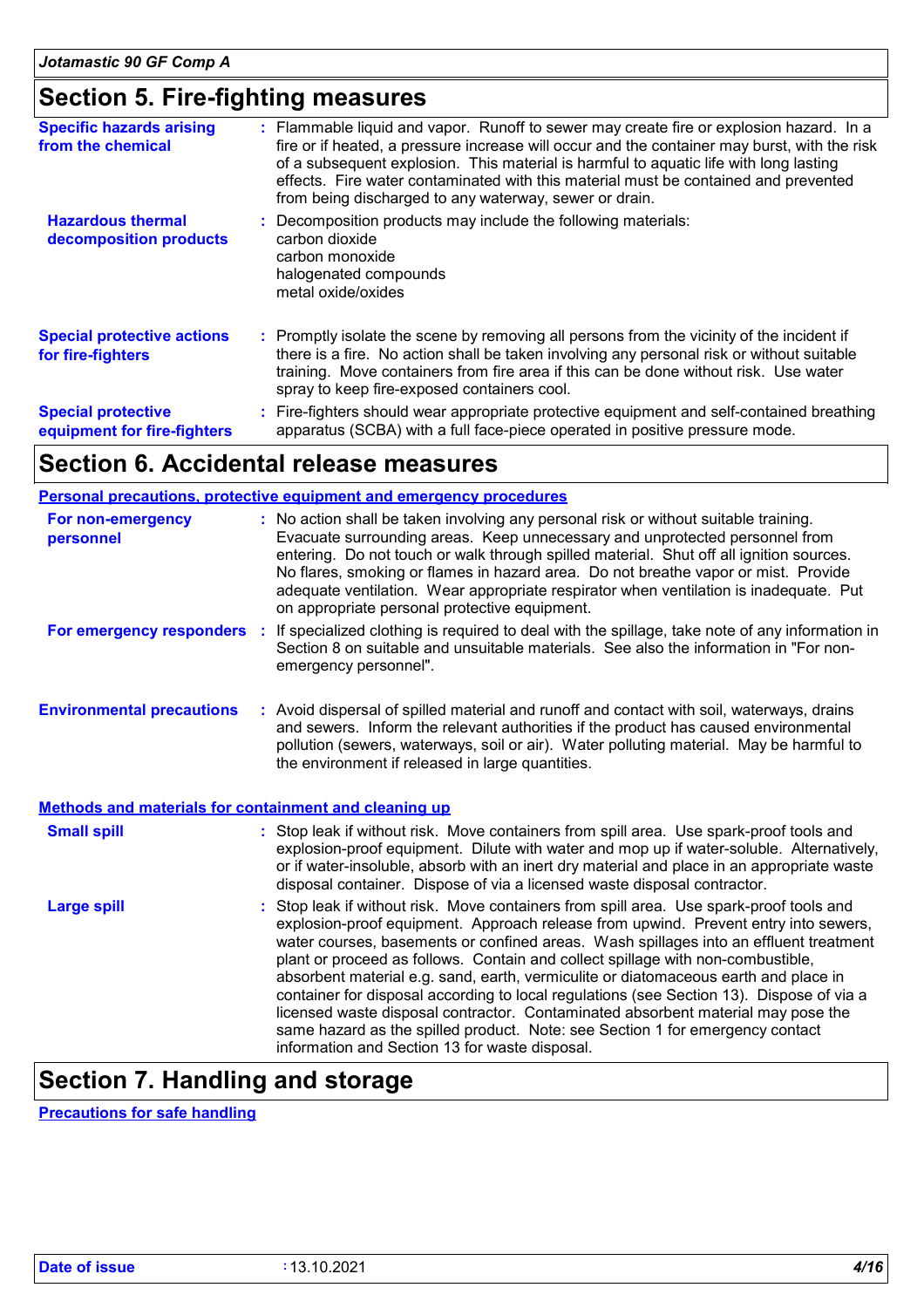# **Section 7. Handling and storage**

| <b>Protective measures</b>                                                       | : Put on appropriate personal protective equipment (see Section 8). Persons with a<br>history of skin sensitization problems should not be employed in any process in which<br>this product is used. Do not get in eyes or on skin or clothing. Do not breathe vapor or<br>mist. Do not ingest. Avoid release to the environment. Use only with adequate<br>ventilation. Wear appropriate respirator when ventilation is inadequate. Do not enter<br>storage areas and confined spaces unless adequately ventilated. Keep in the original<br>container or an approved alternative made from a compatible material, kept tightly<br>closed when not in use. Store and use away from heat, sparks, open flame or any other<br>ignition source. Use explosion-proof electrical (ventilating, lighting and material<br>handling) equipment. Use only non-sparking tools. Take precautionary measures<br>against electrostatic discharges. Empty containers retain product residue and can be<br>hazardous. Do not reuse container. |
|----------------------------------------------------------------------------------|--------------------------------------------------------------------------------------------------------------------------------------------------------------------------------------------------------------------------------------------------------------------------------------------------------------------------------------------------------------------------------------------------------------------------------------------------------------------------------------------------------------------------------------------------------------------------------------------------------------------------------------------------------------------------------------------------------------------------------------------------------------------------------------------------------------------------------------------------------------------------------------------------------------------------------------------------------------------------------------------------------------------------------|
| <b>Advice on general</b><br>occupational hygiene                                 | : Eating, drinking and smoking should be prohibited in areas where this material is<br>handled, stored and processed. Workers should wash hands and face before eating,<br>drinking and smoking. Remove contaminated clothing and protective equipment before<br>entering eating areas. See also Section 8 for additional information on hygiene<br>measures.                                                                                                                                                                                                                                                                                                                                                                                                                                                                                                                                                                                                                                                                  |
| <b>Conditions for safe storage,</b><br>including any<br><b>incompatibilities</b> | Store in accordance with local regulations. Store in a segregated and approved area.<br>Store in original container protected from direct sunlight in a dry, cool and well-ventilated<br>area, away from incompatible materials (see Section 10) and food and drink. Store<br>locked up. Eliminate all ignition sources. Separate from oxidizing materials. Keep<br>container tightly closed and sealed until ready for use. Containers that have been<br>opened must be carefully resealed and kept upright to prevent leakage. Do not store in<br>unlabeled containers. Use appropriate containment to avoid environmental<br>contamination. See Section 10 for incompatible materials before handling or use.                                                                                                                                                                                                                                                                                                               |

# **Section 8. Exposure controls/personal protection**

# **Control parameters**

# **Occupational exposure limits**

| <b>Ingredient name</b>                                                                                                                                                                  | <b>Exposure limits</b>                                                                                                                                                                                                                                                                                                                                                                                                                                             |
|-----------------------------------------------------------------------------------------------------------------------------------------------------------------------------------------|--------------------------------------------------------------------------------------------------------------------------------------------------------------------------------------------------------------------------------------------------------------------------------------------------------------------------------------------------------------------------------------------------------------------------------------------------------------------|
| epoxy resin (MW $\leq$ 700)<br>4,4'-Isopropylidenediphenol, oligomeric reaction products with 1-chloro-<br>2,3-epoxypropane, reaction products with fatty acids, C18-unsatd.,<br>dimers | None<br>None                                                                                                                                                                                                                                                                                                                                                                                                                                                       |
| xylene                                                                                                                                                                                  | ACGIH TLV (United States, 1/2021).<br>STEL: 651 mg/m <sup>3</sup> 15 minutes.<br>STEL: 150 ppm 15 minutes.<br>TWA: 434 mg/m <sup>3</sup> 8 hours.<br>TWA: 100 ppm 8 hours.<br>OSHA PEL (United States, 5/2018).<br>TWA: $435 \text{ mg/m}^3$ 8 hours.<br>TWA: 100 ppm 8 hours.<br>OSHA PEL 1989 (United States, 3/1989).<br>STEL: 655 mg/m <sup>3</sup> 15 minutes.<br>STEL: 150 ppm 15 minutes.<br>TWA: $435$ mg/m <sup>3</sup> 8 hours.<br>TWA: 100 ppm 8 hours. |
| hydrocarbons, C9-unsaturated, polymerized<br>2-methylpropan-1-ol                                                                                                                        | None<br>ACGIH TLV (United States, 1/2021).<br>TWA: 152 mg/m <sup>3</sup> 8 hours.<br>TWA: 50 ppm 8 hours.<br>NIOSH REL (United States, 10/2020).<br>TWA: 150 mg/m <sup>3</sup> 10 hours.<br>TWA: 50 ppm 10 hours.<br>OSHA PEL (United States, 5/2018).<br>TWA: 300 mg/m <sup>3</sup> 8 hours.<br>TWA: 100 ppm 8 hours.<br>OSHA PEL 1989 (United States, 3/1989).<br>TWA: 150 mg/m <sup>3</sup> 8 hours.                                                            |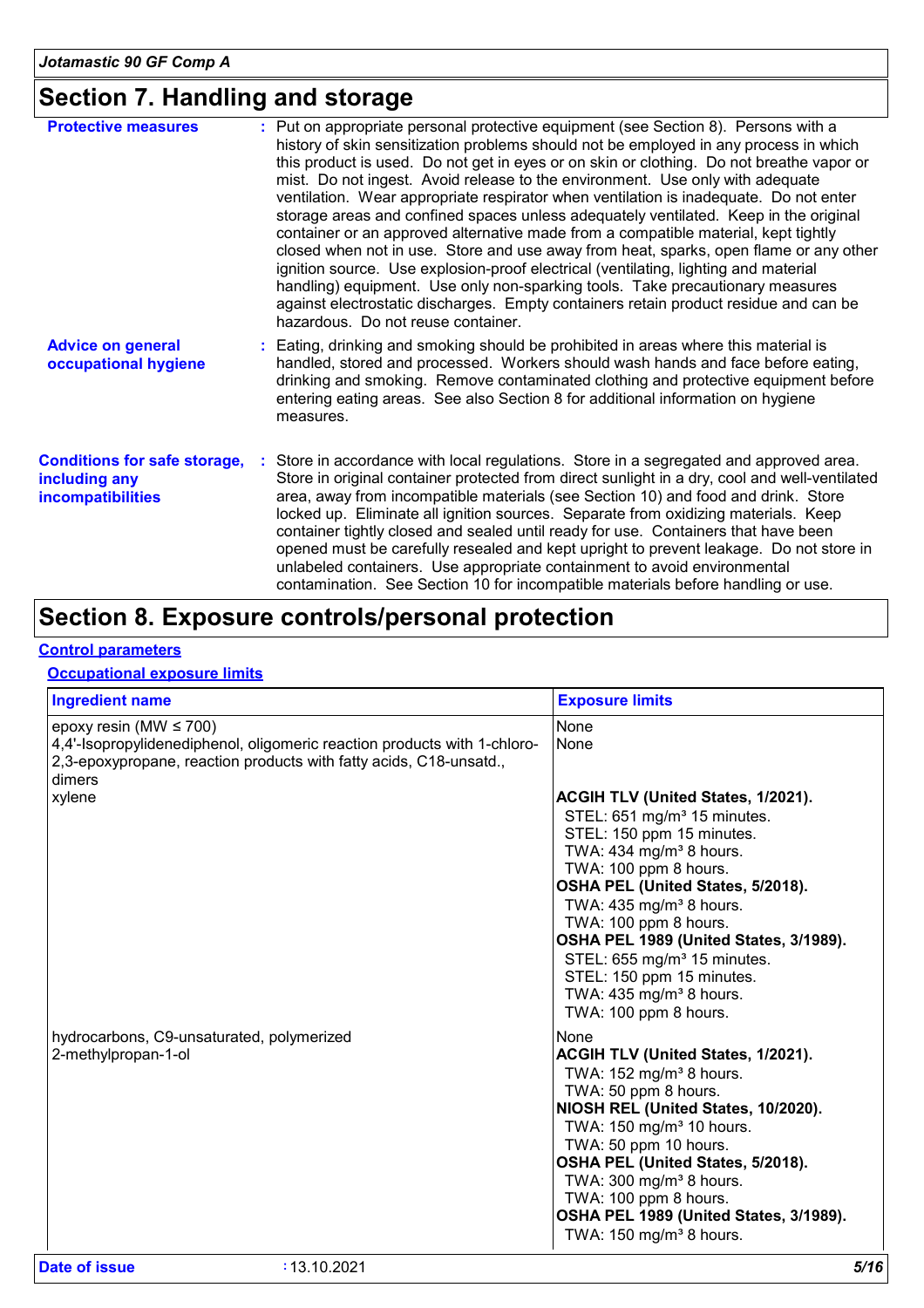# **Section 8. Exposure controls/personal protection**

| glycidyl ether of 3-alkyl phenol<br>None<br>OARS WEEL (United States, 1/2021).<br>benzyl alcohol<br>TWA: 10 ppm 8 hours.<br>ACGIH TLV (United States, 1/2021). Notes:<br>ethylbenzene<br>K<br>TWA: 20 ppm 8 hours. Form:<br>OSHA PEL 1989 (United States, 3/1989).<br>TWA: 100 ppm 8 hours.<br>TWA: $435 \text{ mg/m}^3$ 8 hours.<br>STEL: 125 ppm 15 minutes.<br>STEL: 545 mg/m <sup>3</sup> 15 minutes.<br>NIOSH REL (United States, 10/2020).<br>TWA: 100 ppm 10 hours.<br>TWA: $435 \text{ mg/m}^3$ 10 hours.<br>STEL: 125 ppm 15 minutes.<br>STEL: 545 mg/m <sup>3</sup> 15 minutes.<br>OSHA PEL (United States, 5/2018).<br>TWA: 100 ppm 8 hours.<br>TWA: $435 \text{ mg/m}^3$ 8 hours.<br>Phenol, methylstyrenated<br>None |                                | TWA: 50 ppm 8 hours. |
|-----------------------------------------------------------------------------------------------------------------------------------------------------------------------------------------------------------------------------------------------------------------------------------------------------------------------------------------------------------------------------------------------------------------------------------------------------------------------------------------------------------------------------------------------------------------------------------------------------------------------------------------------------------------------------------------------------------------------------------|--------------------------------|----------------------|
|                                                                                                                                                                                                                                                                                                                                                                                                                                                                                                                                                                                                                                                                                                                                   |                                |                      |
|                                                                                                                                                                                                                                                                                                                                                                                                                                                                                                                                                                                                                                                                                                                                   |                                |                      |
|                                                                                                                                                                                                                                                                                                                                                                                                                                                                                                                                                                                                                                                                                                                                   |                                |                      |
|                                                                                                                                                                                                                                                                                                                                                                                                                                                                                                                                                                                                                                                                                                                                   |                                |                      |
|                                                                                                                                                                                                                                                                                                                                                                                                                                                                                                                                                                                                                                                                                                                                   |                                |                      |
|                                                                                                                                                                                                                                                                                                                                                                                                                                                                                                                                                                                                                                                                                                                                   |                                |                      |
|                                                                                                                                                                                                                                                                                                                                                                                                                                                                                                                                                                                                                                                                                                                                   |                                |                      |
|                                                                                                                                                                                                                                                                                                                                                                                                                                                                                                                                                                                                                                                                                                                                   |                                |                      |
|                                                                                                                                                                                                                                                                                                                                                                                                                                                                                                                                                                                                                                                                                                                                   |                                |                      |
|                                                                                                                                                                                                                                                                                                                                                                                                                                                                                                                                                                                                                                                                                                                                   |                                |                      |
|                                                                                                                                                                                                                                                                                                                                                                                                                                                                                                                                                                                                                                                                                                                                   |                                |                      |
|                                                                                                                                                                                                                                                                                                                                                                                                                                                                                                                                                                                                                                                                                                                                   |                                |                      |
|                                                                                                                                                                                                                                                                                                                                                                                                                                                                                                                                                                                                                                                                                                                                   |                                |                      |
|                                                                                                                                                                                                                                                                                                                                                                                                                                                                                                                                                                                                                                                                                                                                   |                                |                      |
|                                                                                                                                                                                                                                                                                                                                                                                                                                                                                                                                                                                                                                                                                                                                   |                                |                      |
|                                                                                                                                                                                                                                                                                                                                                                                                                                                                                                                                                                                                                                                                                                                                   |                                |                      |
|                                                                                                                                                                                                                                                                                                                                                                                                                                                                                                                                                                                                                                                                                                                                   |                                |                      |
|                                                                                                                                                                                                                                                                                                                                                                                                                                                                                                                                                                                                                                                                                                                                   |                                |                      |
|                                                                                                                                                                                                                                                                                                                                                                                                                                                                                                                                                                                                                                                                                                                                   |                                |                      |
|                                                                                                                                                                                                                                                                                                                                                                                                                                                                                                                                                                                                                                                                                                                                   |                                |                      |
|                                                                                                                                                                                                                                                                                                                                                                                                                                                                                                                                                                                                                                                                                                                                   | Phenol, styrenated             | None                 |
|                                                                                                                                                                                                                                                                                                                                                                                                                                                                                                                                                                                                                                                                                                                                   | <b>Appropriate engineering</b> |                      |
|                                                                                                                                                                                                                                                                                                                                                                                                                                                                                                                                                                                                                                                                                                                                   | controls                       |                      |
| : Use only with adequate ventilation. Use process enclosures, local exhaust ventilation or<br>other engineering controls to keep worker exposure to airborne contaminants below any                                                                                                                                                                                                                                                                                                                                                                                                                                                                                                                                               |                                |                      |
| recommended or statutory limits. The engineering controls also need to keep gas,                                                                                                                                                                                                                                                                                                                                                                                                                                                                                                                                                                                                                                                  |                                |                      |
| vapor or dust concentrations below any lower explosive limits. Use explosion-proof                                                                                                                                                                                                                                                                                                                                                                                                                                                                                                                                                                                                                                                | ventilation equipment.         |                      |

**Environmental exposure controls :** Emissions from ventilation or work process equipment should be checked to ensure they comply with the requirements of environmental protection legislation. In some cases, fume scrubbers, filters or engineering modifications to the process equipment will be necessary to reduce emissions to acceptable levels.

**Hand protection** : Chemical-resistant, impervious gloves complying with an approved standard should be worn at all times when handling chemical products if a risk assessment indicates this is necessary. Considering the parameters specified by the glove manufacturer, check Safety eyewear complying with an approved standard should be used when a risk **:** assessment indicates this is necessary to avoid exposure to liquid splashes, mists, gases or dusts. If contact is possible, the following protection should be worn, unless the assessment indicates a higher degree of protection: chemical splash goggles and/ or face shield. If inhalation hazards exist, a full-face respirator may be required instead. **Eye/face protection** Wash hands, forearms and face thoroughly after handling chemical products, before eating, smoking and using the lavatory and at the end of the working period. Appropriate techniques should be used to remove potentially contaminated clothing. Contaminated work clothing should not be allowed out of the workplace. Wash contaminated clothing before reusing. Ensure that eyewash stations and safety showers are close to the workstation location. **Hygiene measures : Individual protection measures Skin protection**

protection time of the gloves cannot be accurately estimated.

during use that the gloves are still retaining their protective properties. It should be noted that the time to breakthrough for any glove material may be different for different glove manufacturers. In the case of mixtures, consisting of several substances, the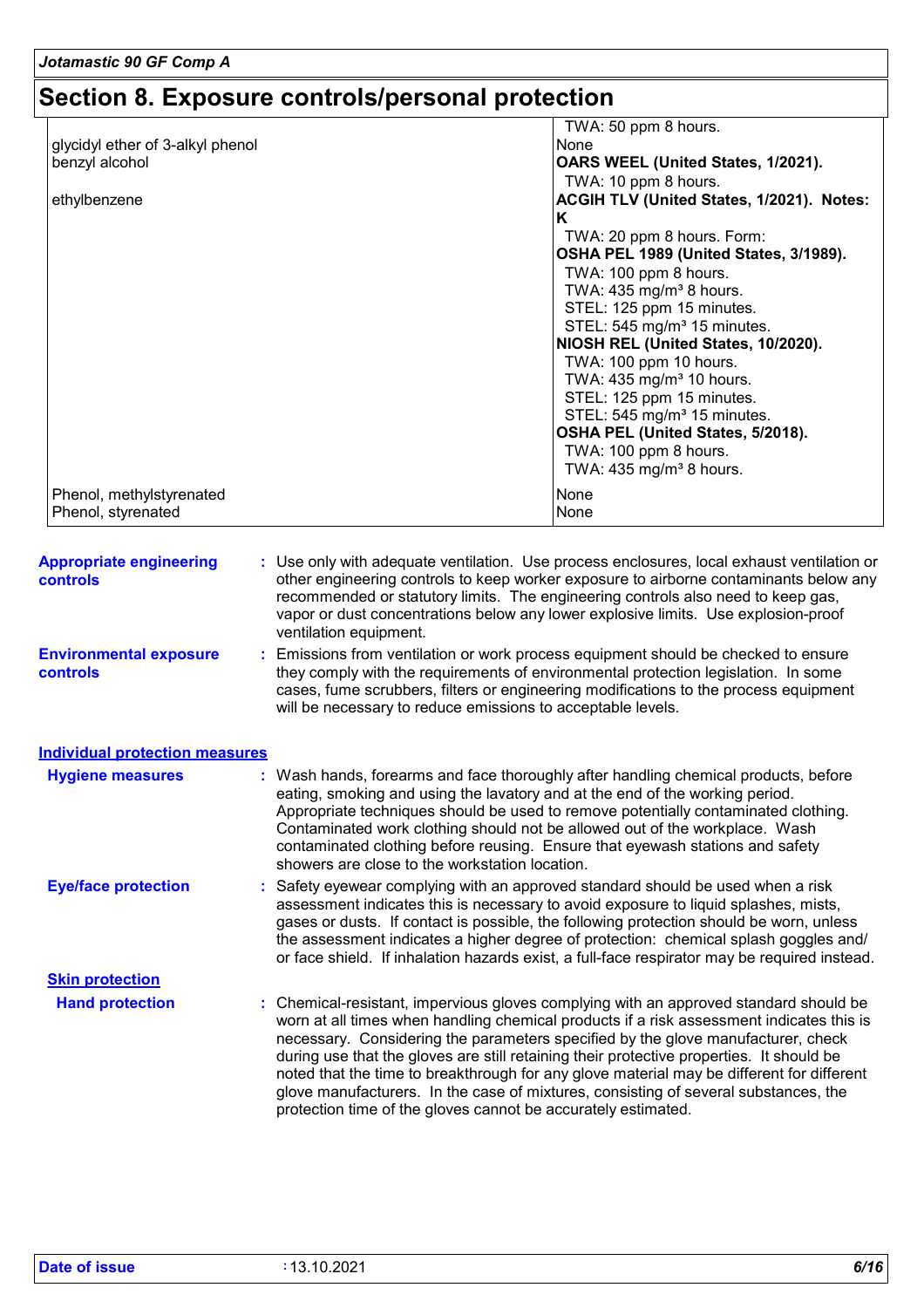# **Section 8. Exposure controls/personal protection**

|                               | There is no one glove material or combination of materials that will give unlimited<br>resistance to any individual or combination of chemicals.                                                                                                                                                                                                                                                                               |
|-------------------------------|--------------------------------------------------------------------------------------------------------------------------------------------------------------------------------------------------------------------------------------------------------------------------------------------------------------------------------------------------------------------------------------------------------------------------------|
|                               | The breakthrough time must be greater than the end use time of the product.                                                                                                                                                                                                                                                                                                                                                    |
|                               | The instructions and information provided by the glove manufacturer on use,                                                                                                                                                                                                                                                                                                                                                    |
|                               | storage, maintenance and replacement must be followed.                                                                                                                                                                                                                                                                                                                                                                         |
|                               | Gloves should be replaced regularly and if there is any sign of damage to the glove<br>material.                                                                                                                                                                                                                                                                                                                               |
|                               | Always ensure that gloves are free from defects and that they are stored and used<br>correctly.                                                                                                                                                                                                                                                                                                                                |
|                               | The performance or effectiveness of the glove may be reduced by physical/chemical<br>damage and poor maintenance.                                                                                                                                                                                                                                                                                                              |
|                               | Barrier creams may help to protect the exposed areas of the skin but should not be<br>applied once exposure has occurred.                                                                                                                                                                                                                                                                                                      |
|                               | Wear suitable gloves tested to EN374.                                                                                                                                                                                                                                                                                                                                                                                          |
|                               | Recommended, gloves(breakthrough time) > 8 hours: Responder, Viton®, 4H,<br>Teflon                                                                                                                                                                                                                                                                                                                                             |
|                               | Not recommended, gloves(breakthrough time) < 1 hour: PVC                                                                                                                                                                                                                                                                                                                                                                       |
|                               | May be used, gloves(breakthrough time) 4 - 8 hours: butyl rubber, nitrile rubber,<br>neoprene, polyvinyl alcohol (PVA)                                                                                                                                                                                                                                                                                                         |
| <b>Body protection</b>        | : Personal protective equipment for the body should be selected based on the task being<br>performed and the risks involved and should be approved by a specialist before<br>handling this product. When there is a risk of ignition from static electricity, wear anti-<br>static protective clothing. For the greatest protection from static discharges, clothing<br>should include anti-static overalls, boots and gloves. |
| <b>Other skin protection</b>  | : Appropriate footwear and any additional skin protection measures should be selected<br>based on the task being performed and the risks involved and should be approved by a<br>specialist before handling this product.                                                                                                                                                                                                      |
| <b>Respiratory protection</b> | : Based on the hazard and potential for exposure, select a respirator that meets the<br>appropriate standard or certification. Respirators must be used according to a<br>respiratory protection program to ensure proper fitting, training, and other important<br>aspects of use.                                                                                                                                            |

# **Section 9. Physical and chemical properties**

| <b>Appearance</b>                                 |    |                                                                                                                                 |
|---------------------------------------------------|----|---------------------------------------------------------------------------------------------------------------------------------|
| <b>Physical state</b>                             |    | $:$ Liquid.                                                                                                                     |
| <b>Color</b>                                      |    | : Grey, Red                                                                                                                     |
| <b>Odor</b>                                       |    | : Characteristic.                                                                                                               |
| <b>Odor threshold</b>                             |    | : Not applicable.                                                                                                               |
| pH                                                |    | : Not applicable.                                                                                                               |
| <b>Melting point</b>                              |    | : Not applicable.                                                                                                               |
| <b>Boiling point</b>                              |    | : Lowest known value: $108^{\circ}$ C (226.4 $^{\circ}$ F) (2-methylpropan-1-ol). Weighted average:<br>228.81°C (443.9°F)       |
| <b>Flash point</b>                                |    | : Closed cup: $33^{\circ}$ C (91.4 $^{\circ}$ F)                                                                                |
| <b>Evaporation rate</b>                           |    | Highest known value: 0.84 (ethylbenzene) Weighted average: 0.6compared with butyl<br>acetate                                    |
| <b>Flammability (solid, gas)</b>                  |    | : Not applicable.                                                                                                               |
| Lower and upper explosive<br>(flammable) limits   |    | $: 0.8 - 13\%$                                                                                                                  |
| <b>Vapor pressure</b>                             | ÷. | Highest known value: <1.6 kPa (<12 mm Hg) (at 20°C) (2-methylpropan-1-ol).<br>Weighted average: 0.37 kPa (2.78 mm Hg) (at 20°C) |
| <b>Vapor density</b>                              |    | Highest known value: 11.7 (Air = 1) (epoxy resin (MW $\leq$ 700)). Weighted average:<br>7.74 $(Air = 1)$                        |
| <b>Relative density</b>                           |    | : 1.50588 to 1.589 g/cm <sup>3</sup><br>12.57 to 13.26 pounds/gallon                                                            |
| <b>Solubility</b>                                 |    | Insoluble in the following materials: cold water and hot water.                                                                 |
| <b>Partition coefficient: n-</b><br>octanol/water |    | : Not available.                                                                                                                |
| Date of issue                                     |    | 7/16<br>: 13.10.2021                                                                                                            |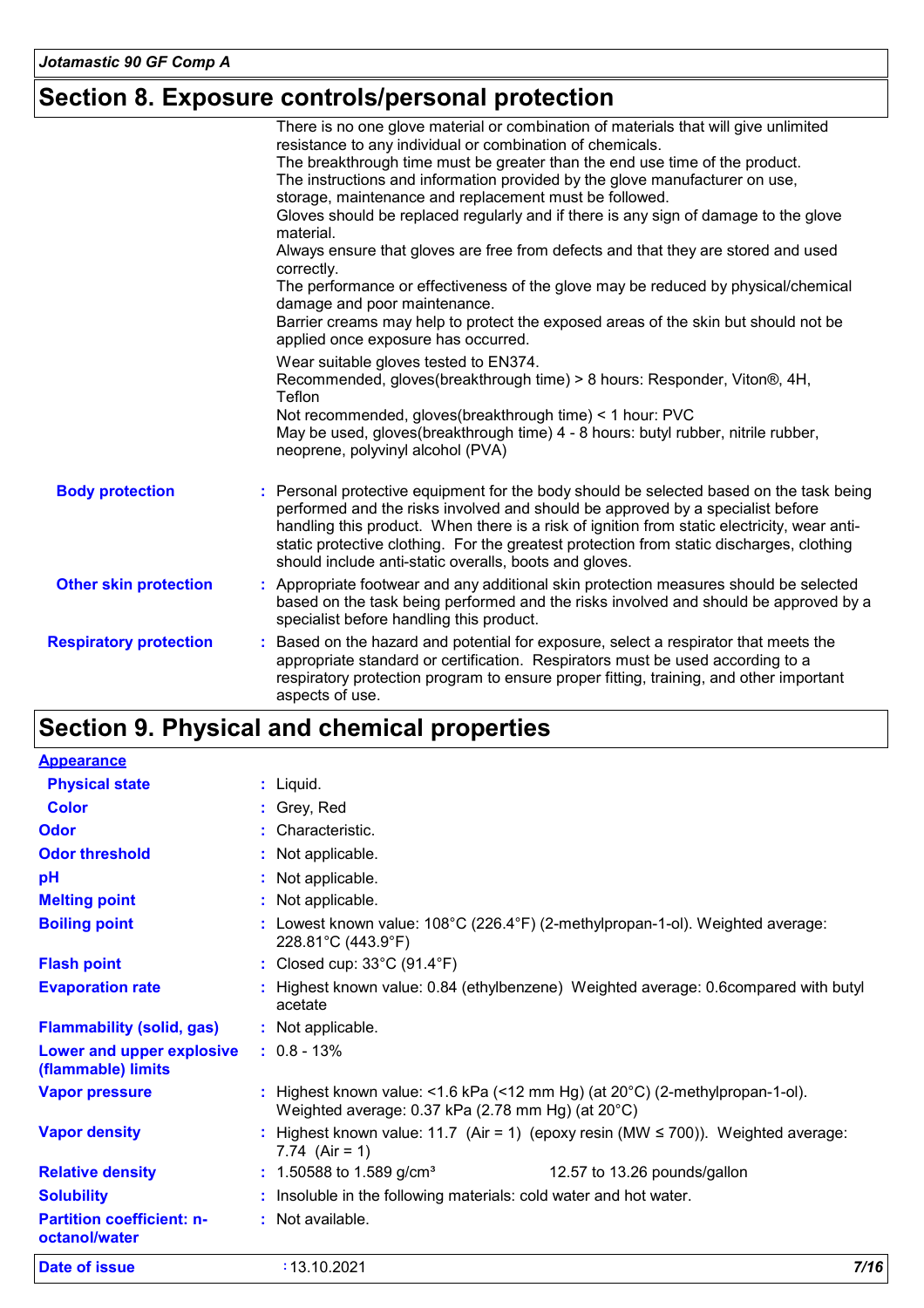# **Section 9. Physical and chemical properties**

| <b>Auto-ignition temperature</b>                  | : Lowest known value: >375°C (>707°F) (hydrocarbons, c9-unsatd., polymd.). |
|---------------------------------------------------|----------------------------------------------------------------------------|
| <b>Decomposition temperature :</b> Not available. |                                                                            |
| <b>Viscosity</b>                                  | : Kinematic (40°C (104°F)): >0.205 cm <sup>2</sup> /s (>20.5 cSt)          |

# **Section 10. Stability and reactivity**

| <b>Reactivity</b>                                   | : No specific test data related to reactivity available for this product or its ingredients.                                                                                 |
|-----------------------------------------------------|------------------------------------------------------------------------------------------------------------------------------------------------------------------------------|
| <b>Chemical stability</b>                           | : The product is stable.                                                                                                                                                     |
| <b>Possibility of hazardous</b><br><b>reactions</b> | : Under normal conditions of storage and use, hazardous reactions will not occur.                                                                                            |
| <b>Conditions to avoid</b>                          | : Avoid all possible sources of ignition (spark or flame). Do not pressurize, cut, weld,<br>braze, solder, drill, grind or expose containers to heat or sources of ignition. |
| <b>Incompatible materials</b>                       | : Reactive or incompatible with the following materials:<br>oxidizing materials                                                                                              |
| <b>Hazardous decomposition</b><br>products          | : Under normal conditions of storage and use, hazardous decomposition products should<br>not be produced.                                                                    |

# **Section 11. Toxicological information**

### **Information on toxicological effects**

### **Acute toxicity**

| <b>Product/ingredient name</b> | <b>Result</b>                | <b>Species</b> | <b>Dose</b>             | <b>Exposure</b> |
|--------------------------------|------------------------------|----------------|-------------------------|-----------------|
| epoxy resin (MW $\leq$ 700)    | LD50 Dermal                  | Rabbit         | 20 g/kg                 |                 |
|                                | LD50 Oral                    | Mouse          | 15600 mg/kg             |                 |
| xylene                         | <b>LC50 Inhalation Vapor</b> | Rat            | 20 mg/l                 | 4 hours         |
|                                | LD50 Oral                    | Rat            | 4300 mg/kg              |                 |
|                                | TDLo Dermal                  | Rabbit         | 4300 mg/kg              |                 |
| 2-methylpropan-1-ol            | <b>LC50 Inhalation Vapor</b> | Rat            | 19200 mg/m <sup>3</sup> | 4 hours         |
|                                | LD50 Dermal                  | Rabbit         | 3400 mg/kg              |                 |
|                                | LD50 Oral                    | Rat            | 2460 mg/kg              |                 |
| benzyl alcohol                 | LD50 Oral                    | Rat            | 1230 mg/kg              |                 |
| ethylbenzene                   | <b>LC50 Inhalation Vapor</b> | Rat - Male     | $17.8$ mg/l             | 4 hours         |
|                                | LD50 Dermal                  | Rabbit         | >5000 mg/kg             |                 |
|                                | LD50 Oral                    | Rat            | 3500 mg/kg              |                 |
| Phenol, styrenated             | LD50 Dermal                  | Rabbit         | >5010 mg/kg             |                 |
|                                | LD50 Oral                    | Rat            | 2500 mg/kg              |                 |

### **Irritation/Corrosion**

| <b>Product/ingredient name</b> | <b>Result</b>                                | <b>Species</b>                     | <b>Score</b> | <b>Exposure</b>                  | <b>Observation</b>               |
|--------------------------------|----------------------------------------------|------------------------------------|--------------|----------------------------------|----------------------------------|
| epoxy resin (MW $\leq$ 700)    | Eyes - Severe irritant                       | Rabbit                             |              | 24 hours 2<br>milligrams         |                                  |
|                                | Skin - Mild irritant                         | Rabbit                             |              | 500<br>milligrams                |                                  |
| xylene                         | Eyes - Mild irritant                         | Rabbit                             |              | 87 milligrams                    |                                  |
|                                | Skin - Mild irritant                         | Rat                                |              | 8 hours 60<br>microliters        |                                  |
| 2-methylpropan-1-ol            | Eyes - Irritant                              | Mammal -<br>species<br>unspecified |              |                                  | $\overline{\phantom{a}}$         |
|                                | Skin - Mild irritant                         | Mammal -<br>species<br>unspecified |              |                                  |                                  |
| benzyl alcohol                 | Eyes - Mild irritant                         | Mammal -<br>species<br>unspecified |              |                                  |                                  |
| Phenol, methylstyrenated       | Skin - Mild irritant                         | Mammal -<br>species<br>unspecified |              |                                  | $\overline{\phantom{a}}$         |
| Phenol, styrenated             | Eyes - Mild irritant<br>Skin - Mild irritant | Rabbit<br>Rabbit                   |              | 0.1 Mililiters<br>0.5 Mililiters | $\blacksquare$<br>$\blacksquare$ |
| Date of issue                  | : 13.10.2021                                 |                                    |              |                                  | 8/16                             |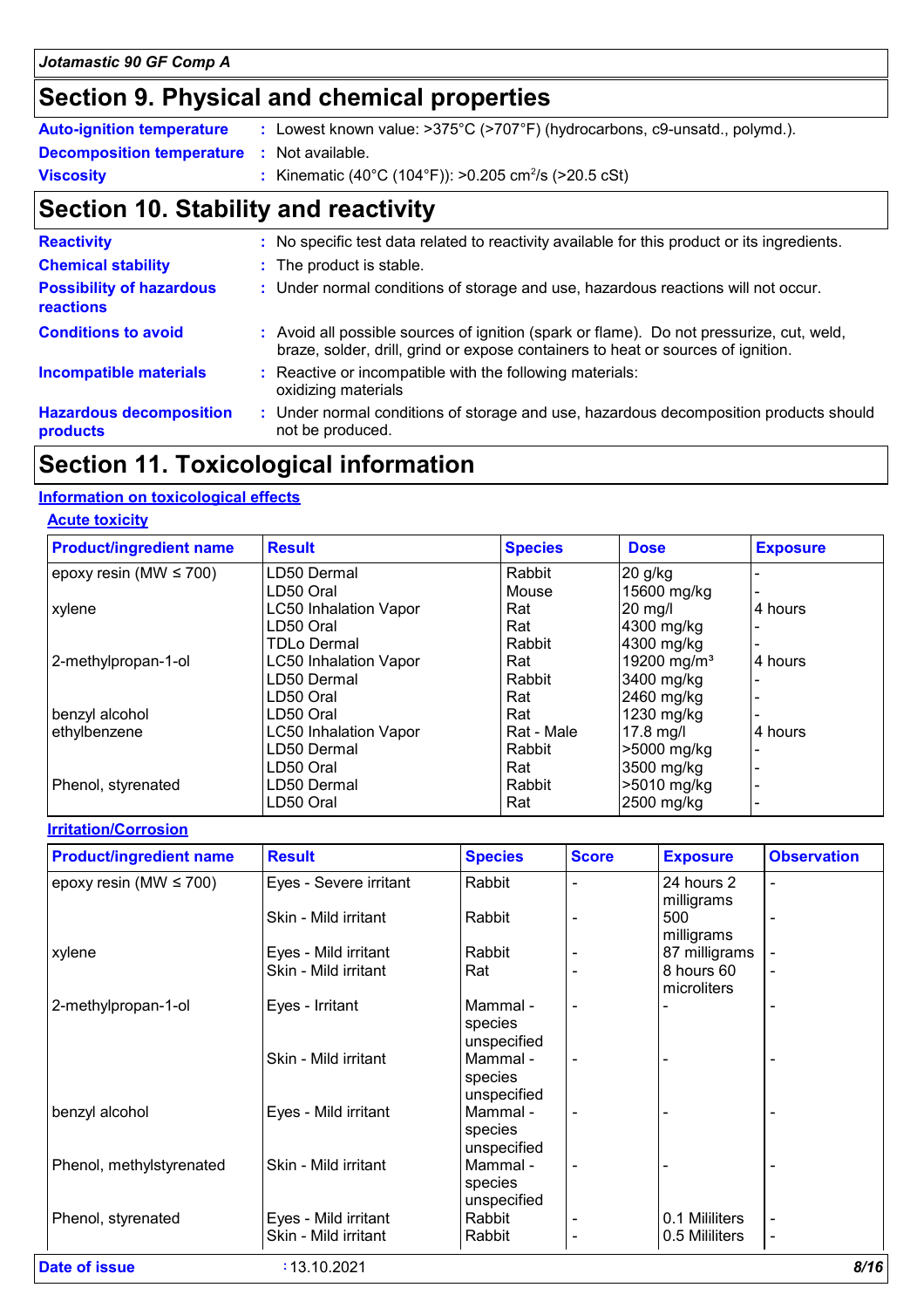# **Section 11. Toxicological information**

|  | -                    |             |  |  |
|--|----------------------|-------------|--|--|
|  | Skin - Mild irritant | Mammal -    |  |  |
|  |                      | species     |  |  |
|  |                      | unspecified |  |  |
|  |                      |             |  |  |

# **Sensitization**

| <b>Product/ingredient name</b>                                                          | <b>Route of</b><br>exposure | <b>Species</b>                                                                                                       | <b>Result</b>      |
|-----------------------------------------------------------------------------------------|-----------------------------|----------------------------------------------------------------------------------------------------------------------|--------------------|
| $ epoxy$ resin (MW $\leq$ 700)<br>hydrocarbons,<br>C9-unsaturated, polymerized          | skin<br>skin                | Mammal - species unspecified<br>Mammal - species unspecified Sensitizing                                             | <b>Sensitizing</b> |
| glycidyl ether of 3-alkyl phenol skin<br>Phenol, methylstyrenated<br>Phenol, styrenated | <b>skin</b><br>skin         | Mammal - species unspecified<br>Mammal - species unspecified Sensitizing<br>Mammal - species unspecified Sensitizing | Sensitizing        |

### **Mutagenicity**

Not available.

### **Carcinogenicity**

Not available.

# **Classification**

| <b>Product/ingredient name</b> | <b>OSHA</b> | <b>IARC</b> | <b>NTP</b> |
|--------------------------------|-------------|-------------|------------|
| epoxy resin (MW $\leq$ 700)    |             |             |            |

### **Reproductive toxicity**

Not available.

### **Teratogenicity**

Not available.

### **Specific target organ toxicity (single exposure)**

| <b>Name</b>         | <b>Category</b> | <b>Route of</b><br>exposure | <b>Target organs</b>                     |
|---------------------|-----------------|-----------------------------|------------------------------------------|
| <i>xylene</i>       | Category 3      |                             | Respiratory tract<br>l irritation        |
| 2-methylpropan-1-ol | Category 3      |                             | <b>Respiratory tract</b><br>  irritation |
|                     | Category 3      |                             | l Narcotic effects                       |

### **Specific target organ toxicity (repeated exposure)**

| <b>Name</b>  | <b>Category</b> | <b>Route of</b><br>exposure | <b>Target organs</b> |
|--------------|-----------------|-----------------------------|----------------------|
| ethylbenzene | Category 2      |                             | ∣hearing organs      |

### **Aspiration hazard**

| <b>Name</b>  | <b>Besult</b>                         |
|--------------|---------------------------------------|
| xylene       | <b>ASPIRATION HAZARD - Category 1</b> |
| ethylbenzene | <b>ASPIRATION HAZARD - Category 1</b> |

#### **Information on the likely routes of exposure :** Not available. **Potential acute health effects**

| <b>Eye contact</b>  | : Causes serious eye damage.                                   |
|---------------------|----------------------------------------------------------------|
| <b>Inhalation</b>   | : No known significant effects or critical hazards.            |
| <b>Skin contact</b> | : Causes skin irritation. May cause an allergic skin reaction. |
| <b>Ingestion</b>    | : No known significant effects or critical hazards.            |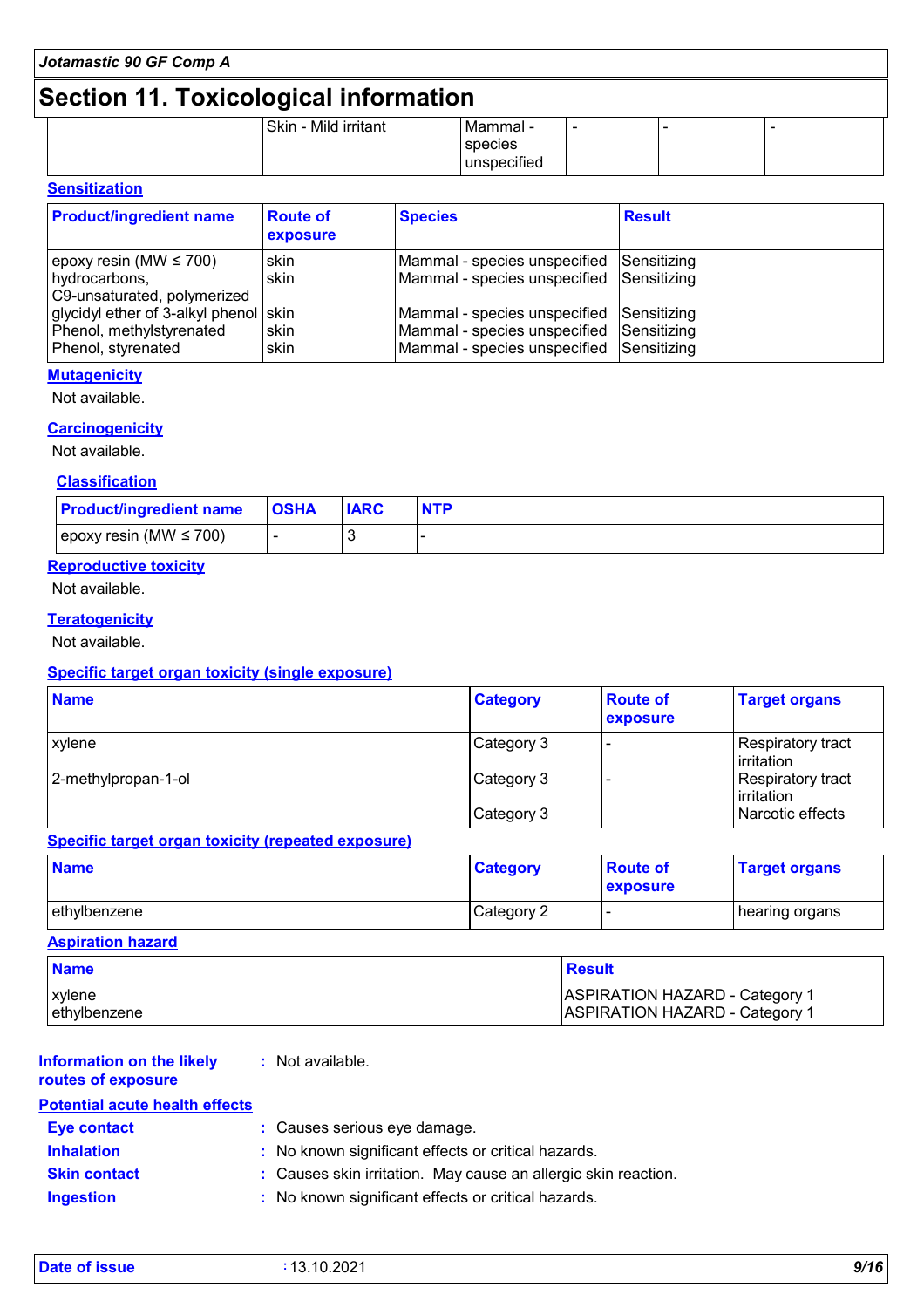# **Section 11. Toxicological information**

|                                         | Symptoms related to the physical, chemical and toxicological characteristics                                                                                                   |
|-----------------------------------------|--------------------------------------------------------------------------------------------------------------------------------------------------------------------------------|
| <b>Eye contact</b>                      | : Adverse symptoms may include the following:<br>pain<br>watering<br>redness                                                                                                   |
| <b>Inhalation</b>                       | : No specific data.                                                                                                                                                            |
| <b>Skin contact</b>                     | : Adverse symptoms may include the following:<br>pain or irritation<br>redness<br>blistering may occur                                                                         |
| <b>Ingestion</b>                        | : Adverse symptoms may include the following:<br>stomach pains                                                                                                                 |
|                                         | Delayed and immediate effects and also chronic effects from short and long term exposure                                                                                       |
| <b>Short term exposure</b>              |                                                                                                                                                                                |
| <b>Potential immediate</b><br>effects   | : Not available.                                                                                                                                                               |
| <b>Potential delayed effects</b>        | : Not available.                                                                                                                                                               |
| <b>Long term exposure</b>               |                                                                                                                                                                                |
| <b>Potential immediate</b><br>effects   | : Not available.                                                                                                                                                               |
| <b>Potential delayed effects</b>        | : Not available.                                                                                                                                                               |
| <b>Potential chronic health effects</b> |                                                                                                                                                                                |
| Not available.                          |                                                                                                                                                                                |
| <b>General</b>                          | : May cause damage to organs through prolonged or repeated exposure. Once<br>sensitized, a severe allergic reaction may occur when subsequently exposed to very low<br>levels. |
| <b>Carcinogenicity</b>                  | : No known significant effects or critical hazards.                                                                                                                            |
| <b>Mutagenicity</b>                     | : No known significant effects or critical hazards.                                                                                                                            |
| <b>Teratogenicity</b>                   | : No known significant effects or critical hazards.                                                                                                                            |
| <b>Developmental effects</b>            | : No known significant effects or critical hazards.                                                                                                                            |
| <b>Fertility effects</b>                | : No known significant effects or critical hazards.                                                                                                                            |
|                                         |                                                                                                                                                                                |

### **Numerical measures of toxicity**

Inhalation (vapors)

# Oral 49200 mg/kg Dermal<br>
Dermal 19349.16 mg/kg<br>
Inhalation (vapors) 164.51 mg/l **Route ATE** value **Acute toxicity estimates**

# **Section 12. Ecological information**

| <b>Product/ingredient name</b> | <b>Result</b>                      | <b>Species</b>                      | <b>Exposure</b> |
|--------------------------------|------------------------------------|-------------------------------------|-----------------|
| epoxy resin (MW $\leq$ 700)    | Acute EC50 1.4 mg/l                | Daphnia                             | 48 hours        |
|                                | Acute LC50 3.1 mg/l                | Fish - pimephales promelas          | 96 hours        |
|                                | Chronic NOEC 0.3 mg/l              | Fish                                | 21 days         |
| xylene                         | Acute LC50 8500 µg/l Marine water  | Crustaceans - Palaemonetes<br>pugio | 48 hours        |
|                                | Acute LC50 13400 µg/l Fresh water  | Fish - Pimephales promelas          | 96 hours        |
| 2-methylpropan-1-ol            | Chronic NOEC 4000 µg/l Fresh water | Daphnia - Daphnia magna             | 21 days         |
| ethylbenzene                   | Acute EC50 7700 µg/l Marine water  | Algae - Skeletonema costatum        | 96 hours        |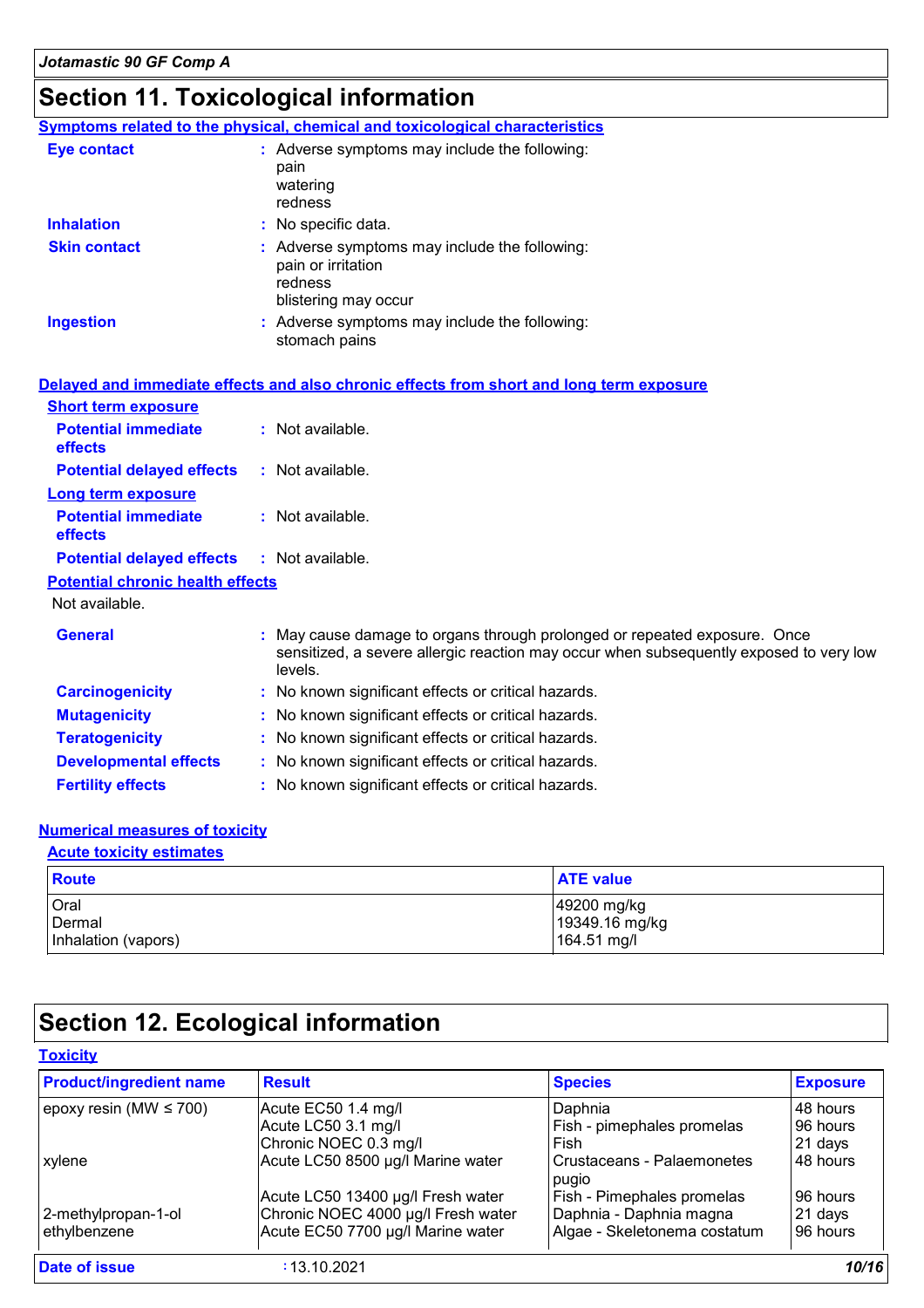# **Section 12. Ecological information**

|                    | Acute $EC50$ 2.93 mg/l | Daphnia | 48 hours |
|--------------------|------------------------|---------|----------|
|                    | Acute LC50 4.2 mg/l    | Fish    | 96 hours |
| Phenol, styrenated | Acute EC50 100 mg/l    | Algae   | 72 hours |
|                    | Acute EC50 54 mg/l     | Daphnia | 48 hours |
|                    | Acute LC50 25.8 mg/l   | Fish    | 96 hours |

### **Persistence and degradability**

| <b>Product/ingredient name</b> | <b>Aquatic half-life</b> | <b>Photolysis</b> | Biodegradability |
|--------------------------------|--------------------------|-------------------|------------------|
| $ epoxy$ resin (MW $\leq$ 700) |                          |                   | Not readily      |
| xylene                         |                          |                   | Readily          |
| benzyl alcohol                 |                          |                   | Readily          |
| lethylbenzene                  |                          |                   | Readily          |

### **Bioaccumulative potential**

| <b>Product/ingredient name</b> | $LogP_{ow}$  | <b>BCF</b>  | <b>Potential</b> |
|--------------------------------|--------------|-------------|------------------|
| epoxy resin (MW $\leq$ 700)    | 2.64 to 3.78 | 3'          | low              |
| <b>xylene</b>                  | 3.12         | 8.1 to 25.9 | low              |
| hydrocarbons,                  | 3.627        |             | low              |
| C9-unsaturated, polymerized    |              |             |                  |
| 2-methylpropan-1-ol            |              |             | low              |
| benzyl alcohol                 | 0.87         | < 100       | low              |
| ethylbenzene                   | 3.6          |             | low              |
| Phenol, methylstyrenated       | 3.627        |             | low              |

### **Mobility in soil**

**Soil/water partition coefficient (Koc)** 

**:** Not available.

### **Other adverse effects** : No known significant effects or critical hazards.

# **Section 13. Disposal considerations**

| <b>Disposal methods</b> | : The generation of waste should be avoided or minimized wherever possible. Disposal<br>of this product, solutions and any by-products should at all times comply with the<br>requirements of environmental protection and waste disposal legislation and any<br>regional local authority requirements. Dispose of surplus and non-recyclable products<br>via a licensed waste disposal contractor. Waste should not be disposed of untreated to<br>the sewer unless fully compliant with the requirements of all authorities with jurisdiction.<br>Waste packaging should be recycled. Incineration or landfill should only be considered<br>when recycling is not feasible. This material and its container must be disposed of in a<br>safe way. Care should be taken when handling emptied containers that have not been<br>cleaned or rinsed out. Empty containers or liners may retain some product residues.<br>Vapor from product residues may create a highly flammable or explosive atmosphere<br>inside the container. Do not cut, weld or grind used containers unless they have been<br>cleaned thoroughly internally. Avoid dispersal of spilled material and runoff and contact |
|-------------------------|------------------------------------------------------------------------------------------------------------------------------------------------------------------------------------------------------------------------------------------------------------------------------------------------------------------------------------------------------------------------------------------------------------------------------------------------------------------------------------------------------------------------------------------------------------------------------------------------------------------------------------------------------------------------------------------------------------------------------------------------------------------------------------------------------------------------------------------------------------------------------------------------------------------------------------------------------------------------------------------------------------------------------------------------------------------------------------------------------------------------------------------------------------------------------------------------|
|                         | with soil, waterways, drains and sewers.                                                                                                                                                                                                                                                                                                                                                                                                                                                                                                                                                                                                                                                                                                                                                                                                                                                                                                                                                                                                                                                                                                                                                       |

### **United States - RCRA Toxic hazardous waste "U" List**

| Ingredient                                          | CAS#      | <b>Status</b> | <b>Reference</b><br>number |
|-----------------------------------------------------|-----------|---------------|----------------------------|
| Xylene                                              | 1330-20-7 | Listed        | U239                       |
| Isobutyl alcohol (I,T); 1-Propanol, 2-methyl- (I,T) | 78-83-1   | ∟isted        | U140                       |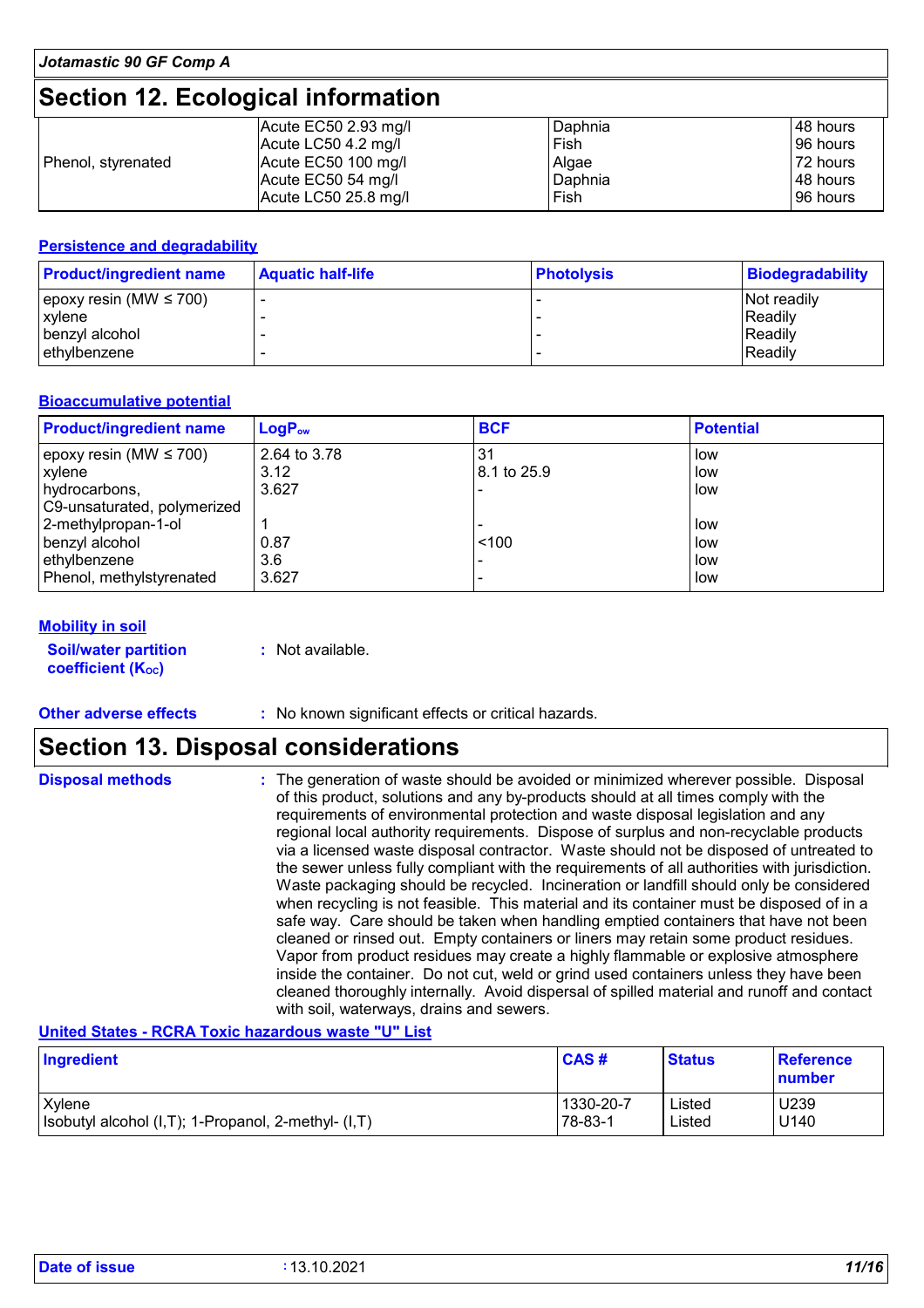# **Section 14. Transport information**

|                                                                                                                 | <b>DOT</b><br><b>Classification</b> | <b>TDG</b><br><b>Classification</b>                                                                                                          | <b>Mexico</b><br><b>Classification</b> | <b>ADR/RID</b> | <b>IMDG</b>   | <b>IATA</b>                                                                               |
|-----------------------------------------------------------------------------------------------------------------|-------------------------------------|----------------------------------------------------------------------------------------------------------------------------------------------|----------------------------------------|----------------|---------------|-------------------------------------------------------------------------------------------|
| <b>UN number</b>                                                                                                | <b>UN1263</b>                       | <b>UN1263</b>                                                                                                                                | <b>UN1263</b>                          | <b>UN1263</b>  | <b>UN1263</b> | <b>UN1263</b>                                                                             |
| <b>UN proper</b><br>shipping name                                                                               | Paint                               | Paint                                                                                                                                        | Paint                                  | Paint          | Paint         | Paint                                                                                     |
| <b>Transport</b><br>hazard class(es)                                                                            | 3                                   | 3                                                                                                                                            | 3                                      | 3              | 3             | 3                                                                                         |
| <b>Packing group</b>                                                                                            | $\mathbf{III}$                      | $\mathop{\rm III}$                                                                                                                           | III                                    | III            | III           | III                                                                                       |
| <b>Environmental</b><br>hazards                                                                                 | No.                                 | No.                                                                                                                                          | No.                                    | No.            | No.           | No.                                                                                       |
| <b>Additional information</b>                                                                                   |                                     |                                                                                                                                              |                                        |                |               |                                                                                           |
| <b>DOT Classification</b>                                                                                       |                                     | <b>Reportable quantity</b> 1759 lbs / 798.59 kg [136.33 gal / 516.07 L]. Package sizes<br>(reportable quantity) transportation requirements. |                                        |                |               | shipped in quantities less than the product reportable quantity are not subject to the RQ |
| <b>TDG Classification</b>                                                                                       |                                     | : Product classified as per the following sections of the Transportation of Dangerous<br>Goods Regulations: 2.18-2.19 (Class 3).             |                                        |                |               |                                                                                           |
| <b>Mexico Classification</b>                                                                                    |                                     |                                                                                                                                              |                                        |                |               |                                                                                           |
| <b>ADR/RID</b>                                                                                                  |                                     | : Tunnel restriction code: (D/E)<br>Hazard identification number: 30                                                                         |                                        |                |               |                                                                                           |
|                                                                                                                 |                                     | ADR/RID: Viscous substance. Not restricted, ref. chapter 2.2.3.1.5 (applicable to<br>receptacles $\leq$ 450 litre capacity).                 |                                        |                |               |                                                                                           |
| <b>IMDG</b>                                                                                                     |                                     | : Emergency schedules (EmS): F-E, S-E<br>Marine pollutant: No.                                                                               |                                        |                |               |                                                                                           |
|                                                                                                                 |                                     | IMDG: Viscous substance. Transport in accordance with paragraph 2.3.2.5<br>(applicable to receptacles < 450 litre capacity).                 |                                        |                |               |                                                                                           |
| <b>IATA</b>                                                                                                     |                                     |                                                                                                                                              |                                        |                |               |                                                                                           |
| Special precautions for user : Transport within user's premises: always transport in closed containers that are |                                     | event of an accident or spillage.                                                                                                            |                                        |                |               | upright and secure. Ensure that persons transporting the product know what to do in the   |

**Transport in bulk according :** Not available.

**to IMO instruments**

# **Section 15. Regulatory information**

| <b>U.S. Federal regulations</b> | : TSCA 8(a) PAIR: Phenol, styrenated; 2-methoxy-1-methylethyl acetate |
|---------------------------------|-----------------------------------------------------------------------|
|                                 | TSCA 8(a) CDR Exempt/Partial exemption: Not determined                |
|                                 | United States inventory (TSCA 8b): Not determined.                    |
|                                 | Clean Water Act (CWA) 307: ethylbenzene                               |
|                                 | Clean Water Act (CWA) 311: xylene; ethylbenzene                       |
|                                 |                                                                       |

# **Clean Air Act Section 112(b) Hazardous Air Pollutants (HAPs)**

| <b>Ingredient name</b>  | <b>CAS number</b>     |                |  |
|-------------------------|-----------------------|----------------|--|
| glass, oxide, chemicals | 65997-17-3            | 12.5           |  |
| xylene<br>ethylbenzene  | 1330-20-7<br>100-41-4 | 5.685<br>1.715 |  |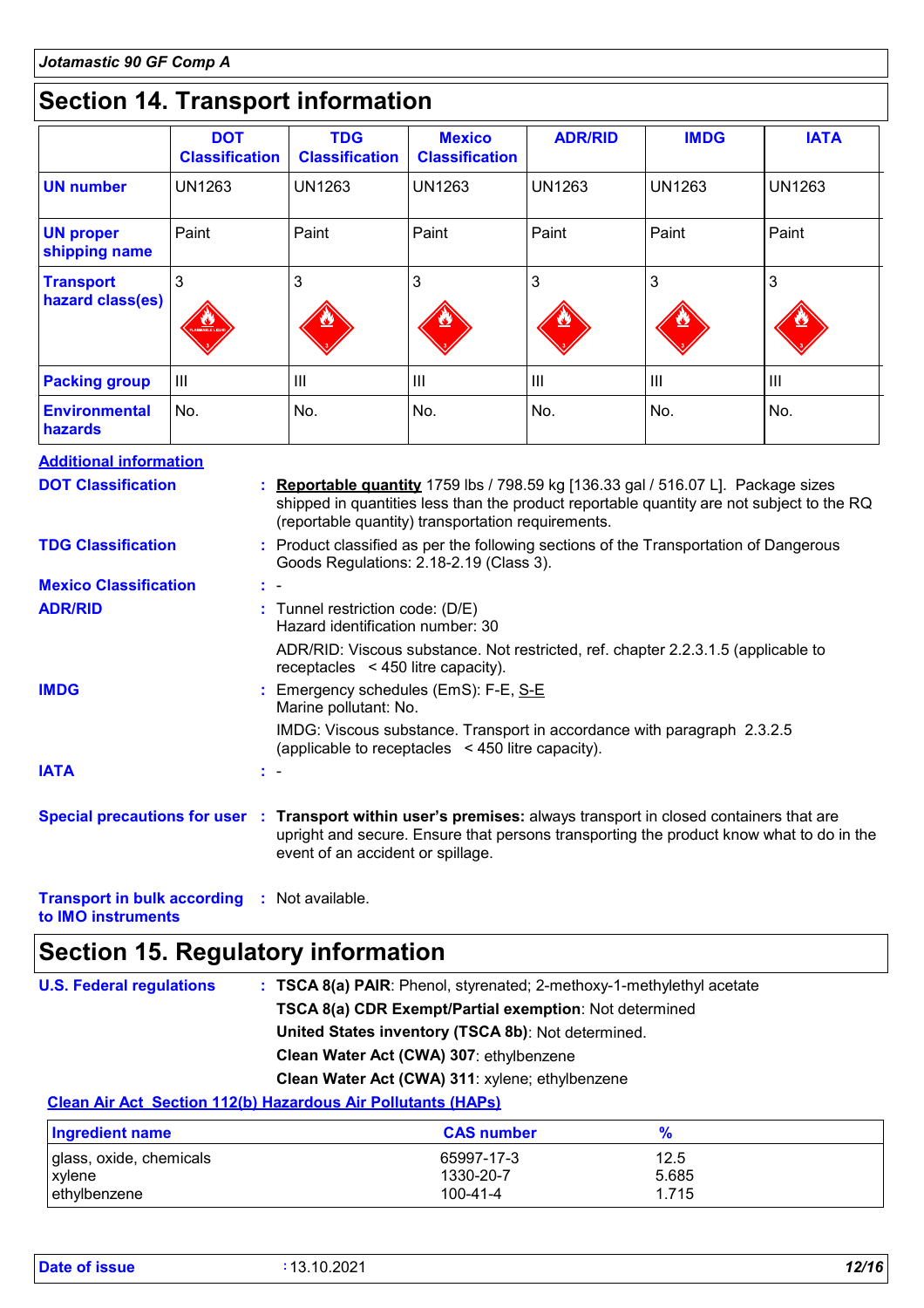# **Section 15. Regulatory information**

| <b>Clean Air Act Section 602</b><br><b>Class I Substances</b>  | : Not listed |  |
|----------------------------------------------------------------|--------------|--|
| <b>Clean Air Act Section 602</b><br><b>Class II Substances</b> | : Not listed |  |
| <b>DEA List I Chemicals</b><br>(Precursor Chemicals)           | : Not listed |  |
| <b>DEA List II Chemicals</b><br><b>(Essential Chemicals)</b>   | : Not listed |  |
| <b>SARA 302/304</b>                                            |              |  |
| <b>Composition/information on ingredients</b>                  |              |  |

No products were found.

| <b>SARA 304 RQ</b>    | : Not applicable.                                                                                                                                                                                                |
|-----------------------|------------------------------------------------------------------------------------------------------------------------------------------------------------------------------------------------------------------|
| <b>SARA 311/312</b>   |                                                                                                                                                                                                                  |
| <b>Classification</b> | : FLAMMABLE LIQUIDS - Category 3<br>SKIN IRRITATION - Category 2<br>SERIOUS EYE DAMAGE - Category 1<br><b>SKIN SENSITIZATION - Category 1</b><br>SPECIFIC TARGET ORGAN TOXICITY (REPEATED EXPOSURE) - Category 2 |

### **Composition/information on ingredients**

| <b>Name</b>                         | $\frac{9}{6}$ | <b>Classification</b>                            |
|-------------------------------------|---------------|--------------------------------------------------|
| epoxy resin (MW $\leq$ 700)         | $\leq 14$     | <b>SKIN IRRITATION - Category 2</b>              |
|                                     |               | EYE IRRITATION - Category 2A                     |
|                                     |               | SKIN SENSITIZATION - Category 1B                 |
| 4,4'-Isopropylidenediphenol,        | $≤8.6$        | <b>SKIN IRRITATION - Category 2</b>              |
| oligomeric reaction products        |               | <b>EYE IRRITATION - Category 2B</b>              |
| with 1-chloro-2,3-epoxypropane,     |               | SKIN SENSITIZATION - Category 1                  |
| reaction products with fatty acids, |               |                                                  |
| C18-unsatd., dimers                 |               |                                                  |
| xylene                              | ≤10           | FLAMMABLE LIQUIDS - Category 3                   |
|                                     |               | <b>ACUTE TOXICITY (dermal) - Category 4</b>      |
|                                     |               | <b>ACUTE TOXICITY (inhalation) - Category 4</b>  |
|                                     |               | <b>SKIN IRRITATION - Category 2</b>              |
|                                     |               | EYE IRRITATION - Category 2A                     |
|                                     |               | SPECIFIC TARGET ORGAN TOXICITY (SINGLE EXPOSURE) |
|                                     |               | (Respiratory tract irritation) - Category 3      |
|                                     |               | <b>ASPIRATION HAZARD - Category 1</b>            |
| hydrocarbons, C9-unsaturated,       | ≤5            | SKIN SENSITIZATION - Category 1                  |
| polymerized                         |               |                                                  |
| 2-methylpropan-1-ol                 | $\leq 5$      |                                                  |
|                                     |               | <b>FLAMMABLE LIQUIDS - Category 3</b>            |
|                                     |               | <b>SKIN IRRITATION - Category 2</b>              |
|                                     |               | SERIOUS EYE DAMAGE - Category 1                  |
|                                     |               | SPECIFIC TARGET ORGAN TOXICITY (SINGLE EXPOSURE) |
|                                     |               | (Respiratory tract irritation) - Category 3      |
|                                     |               | SPECIFIC TARGET ORGAN TOXICITY (SINGLE EXPOSURE) |
|                                     |               | (Narcotic effects) - Category 3                  |
| glycidyl ether of 3-alkyl phenol    | ≤5            | SKIN SENSITIZATION - Category 1                  |
| benzyl alcohol                      | ≤3            | <b>ACUTE TOXICITY (oral) - Category 4</b>        |
|                                     |               | <b>ACUTE TOXICITY (inhalation) - Category 4</b>  |
|                                     |               | <b>EYE IRRITATION - Category 2A</b>              |
| ethylbenzene                        | ≤3            | FLAMMABLE LIQUIDS - Category 2                   |
|                                     |               | <b>ACUTE TOXICITY (inhalation) - Category 4</b>  |
|                                     |               | SPECIFIC TARGET ORGAN TOXICITY (REPEATED         |
|                                     |               | EXPOSURE) - Category 2                           |
|                                     |               | <b>ASPIRATION HAZARD - Category 1</b>            |
| Phenol, methylstyrenated            | ≤3            | <b>SKIN IRRITATION - Category 2</b>              |
|                                     |               | SKIN SENSITIZATION - Category 1                  |
| Phenol, styrenated                  | $≤1.5$        | <b>SKIN IRRITATION - Category 2</b>              |
|                                     |               | SKIN SENSITIZATION - Category 1                  |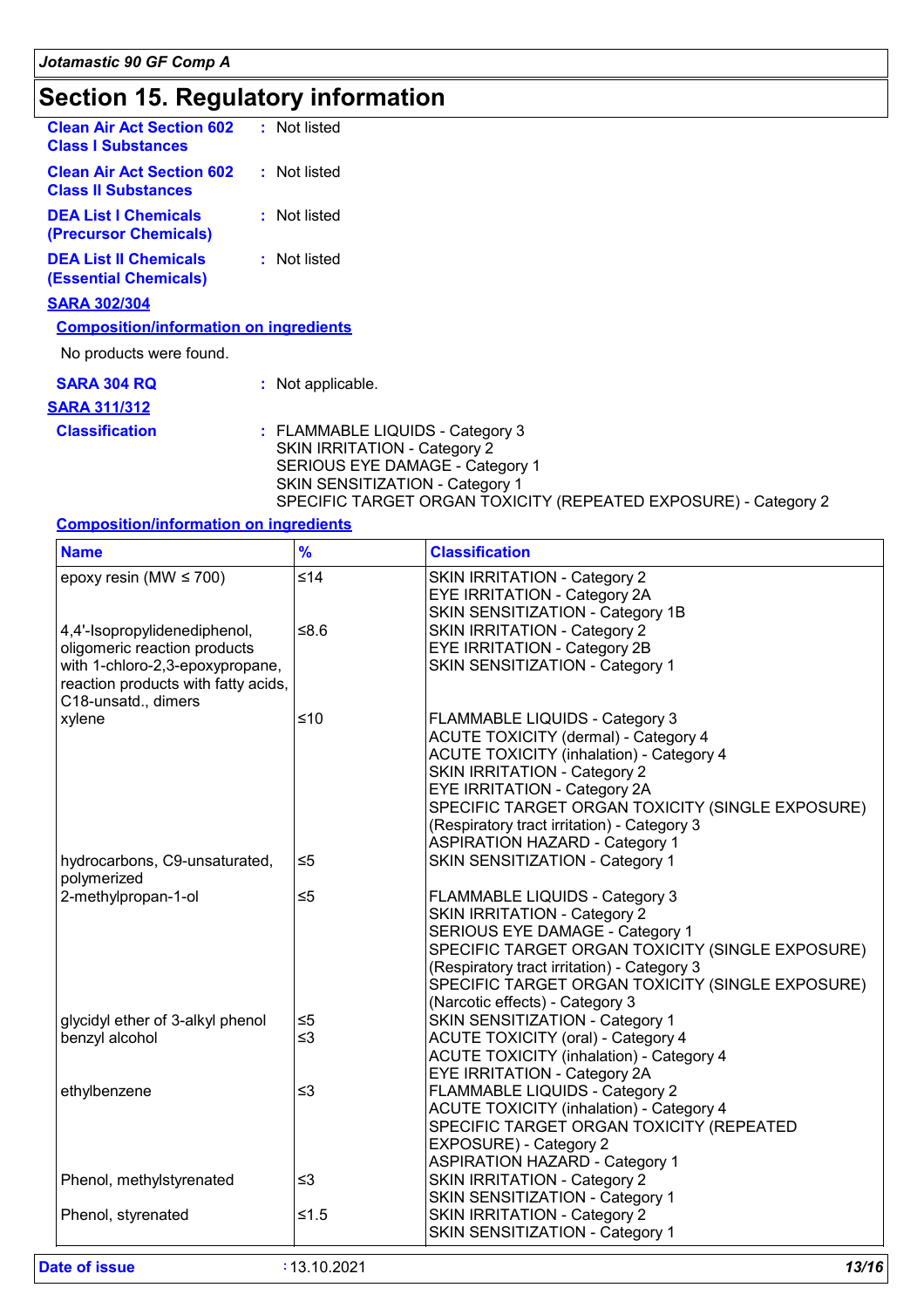# **Section 15. Regulatory information**

### **SARA 313**

|                              | <b>Product name</b> | <b>CAS number</b> | $\frac{9}{6}$ |
|------------------------------|---------------------|-------------------|---------------|
| <b>Form R - Reporting</b>    | xvlene              | 1330-20-7         | l≤10          |
| requirements                 | l ethvlbenzene      | $100 - 41 - 4$    | '≤3           |
| <b>Supplier notification</b> | xvlene              | 1330-20-7         | ≤10           |
|                              | l ethvlbenzene      | $100 - 41 - 4$    | '≤3           |

SARA 313 notifications must not be detached from the SDS and any copying and redistribution of the SDS shall include copying and redistribution of the notice attached to copies of the SDS subsequently redistributed.

| <b>State regulations</b> |                                                                                                                                                                                                                                                                        |
|--------------------------|------------------------------------------------------------------------------------------------------------------------------------------------------------------------------------------------------------------------------------------------------------------------|
| <b>Massachusetts</b>     | : The following components are listed: TALC; SOAPSTONE; FIBROUS GLASS;<br>limestone; XYLENE; DIMETHYLBENZENE; ETHYL BENZENE; titanium dioxide;<br>ISOBUTYL ALCOHOL; BENZYL ALCOHOL                                                                                     |
| <b>New York</b>          | : The following components are listed: Xylene mixed; Ethylbenzene; Isobutanol;<br>1-Propanol, 2-methyl-                                                                                                                                                                |
| <b>New Jersey</b>        | : The following components are listed: TALC (CONTAINING ASBESTOS FIBERS);<br>SILICA, QUARTZ; QUARTZ (SiO2); CALCIUM CARBONATE; LIMESTONE; XYLENES;<br>BENZENE, DIMETHYL-; ETHYL BENZENE; BENZENE, ETHYL-; titanium dioxide;<br>ISOBUTYL ALCOHOL; 1-PROPANOL, 2-METHYL- |
| <b>Pennsylvania</b>      | : The following components are listed: TALC; SOAPSTONE DUST; QUARTZ DUST;<br>QUARTZ; limestone; BENZENE, DIMETHYL-; BENZENE, ETHYL-; titanium dioxide;<br>1-PROPANOL, 2-METHYL-; BENZENEMETHANOL                                                                       |

### **California Prop. 65**

**WARNING**: This product can expose you to chemicals including talc containing asbestiform fibers, Titanium dioxide, Ethylbenzene, Silica, crystalline and Carbon black, which are known to the State of California to cause cancer. For more information go to www.P65Warnings.ca.gov.

| <b>Ingredient name</b>       | <b>Cancer</b> | <b>Reproductive</b> | No significant risk<br><b>level</b> | <b>Maximum</b><br>acceptable dosage<br><b>level</b> |
|------------------------------|---------------|---------------------|-------------------------------------|-----------------------------------------------------|
| talc (non-asbestos form)     | Yes.          | No.                 |                                     |                                                     |
| titanium dioxide             | Yes.          | No.                 |                                     |                                                     |
| ethylbenzene                 | Yes.          | No.                 | Yes.                                |                                                     |
| silica, crystalline - quartz | Yes.          | No.                 |                                     |                                                     |
| carbon black                 | Yes.          | No.                 |                                     |                                                     |

### **International regulations**

### **Chemical Weapon Convention List Schedules I, II & III Chemicals**

Not listed.

### **Montreal Protocol**

Not listed.

### **Stockholm Convention on Persistent Organic Pollutants**

Not listed.

### **Rotterdam Convention on Prior Informed Consent (PIC)**

Not listed.

### **UNECE Aarhus Protocol on POPs and Heavy Metals**

Not listed.

### **International lists**

| <b>National inventory</b> |                   |
|---------------------------|-------------------|
| <b>Australia</b>          | : Not determined. |
| <b>Canada</b>             | : Not determined. |
| <b>China</b>              | : Not determined. |
| <b>Europe</b>             | : Not determined. |

**Date of issue :** 13.10.2021 *14/16*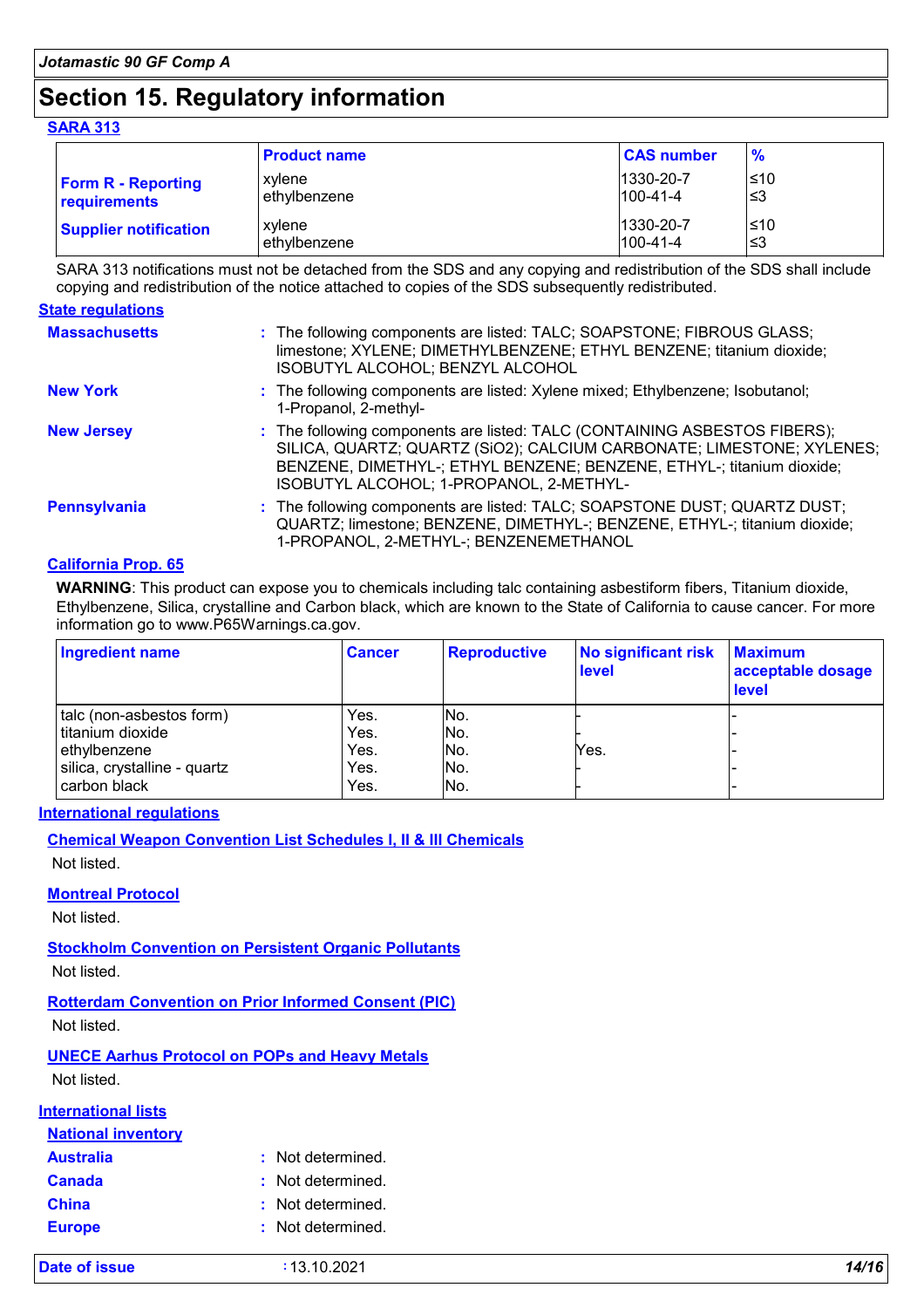# **Section 15. Regulatory information**

| <b>Japan</b>             | : Not determined. |
|--------------------------|-------------------|
| <b>Malaysia</b>          | : Not determined. |
| <b>New Zealand</b>       | : Not determined. |
| <b>Philippines</b>       | : Not determined. |
| <b>Republic of Korea</b> | : Not determined. |
| <b>Taiwan</b>            | : Not determined. |

# **Section 16. Other information**

**Hazardous Material Information System (U.S.A.)**



**Caution: HMIS® ratings are based on a 0-4 rating scale, with 0 representing minimal hazards or risks, and 4 representing significant hazards or risks. Although HMIS® ratings and the associated label are not required on SDSs or products leaving a facility under 29 CFR 1910.1200, the preparer may choose to provide them. HMIS® ratings are to be used with a fully implemented HMIS® program. HMIS® is a registered trademark and service mark of the American Coatings Association, Inc.**

**The customer is responsible for determining the PPE code for this material. For more information on HMIS® Personal Protective Equipment (PPE) codes, consult the HMIS® Implementation Manual.**

### **National Fire Protection Association (U.S.A.)**



### **Procedure used to derive the classification**

| <b>Classification</b>                                                                                                                                                                                                                                            |  |                                                                                                                                                                                                                                                                                                                                                                                                                                                                                                                                                                        | <b>Justification</b>                                                                                                                |  |
|------------------------------------------------------------------------------------------------------------------------------------------------------------------------------------------------------------------------------------------------------------------|--|------------------------------------------------------------------------------------------------------------------------------------------------------------------------------------------------------------------------------------------------------------------------------------------------------------------------------------------------------------------------------------------------------------------------------------------------------------------------------------------------------------------------------------------------------------------------|-------------------------------------------------------------------------------------------------------------------------------------|--|
| <b>FLAMMABLE LIQUIDS - Category 3</b><br><b>SKIN IRRITATION - Category 2</b><br>SERIOUS EYE DAMAGE - Category 1<br>SKIN SENSITIZATION - Category 1<br>SPECIFIC TARGET ORGAN TOXICITY (REPEATED EXPOSURE) - Category 2<br>AQUATIC HAZARD (LONG-TERM) - Category 3 |  |                                                                                                                                                                                                                                                                                                                                                                                                                                                                                                                                                                        | On basis of test data<br>Calculation method<br>Calculation method<br>Calculation method<br>Calculation method<br>Calculation method |  |
| <b>History</b>                                                                                                                                                                                                                                                   |  |                                                                                                                                                                                                                                                                                                                                                                                                                                                                                                                                                                        |                                                                                                                                     |  |
| <b>Date of printing</b>                                                                                                                                                                                                                                          |  | : 13.10.2021                                                                                                                                                                                                                                                                                                                                                                                                                                                                                                                                                           |                                                                                                                                     |  |
| Date of issue/Date of<br>revision                                                                                                                                                                                                                                |  | : 13.10.2021                                                                                                                                                                                                                                                                                                                                                                                                                                                                                                                                                           |                                                                                                                                     |  |
| <b>Date of previous issue</b>                                                                                                                                                                                                                                    |  | : 20.05.2019                                                                                                                                                                                                                                                                                                                                                                                                                                                                                                                                                           |                                                                                                                                     |  |
| <b>Version</b>                                                                                                                                                                                                                                                   |  | : 1.07                                                                                                                                                                                                                                                                                                                                                                                                                                                                                                                                                                 |                                                                                                                                     |  |
| <b>Key to abbreviations</b>                                                                                                                                                                                                                                      |  | $:$ ATE = Acute Toxicity Estimate<br><b>BCF</b> = Bioconcentration Factor<br>GHS = Globally Harmonized System of Classification and Labelling of Chemicals<br>IATA = International Air Transport Association<br><b>IBC</b> = Intermediate Bulk Container<br><b>IMDG = International Maritime Dangerous Goods</b><br>LogPow = logarithm of the octanol/water partition coefficient<br>MARPOL = International Convention for the Prevention of Pollution From Ships, 1973<br>as modified by the Protocol of 1978. ("Marpol" = marine pollution)<br>$UN = United Nations$ |                                                                                                                                     |  |
| <b>References</b>                                                                                                                                                                                                                                                |  | : Not available.                                                                                                                                                                                                                                                                                                                                                                                                                                                                                                                                                       |                                                                                                                                     |  |
| Date of issue                                                                                                                                                                                                                                                    |  | : 13.10.2021                                                                                                                                                                                                                                                                                                                                                                                                                                                                                                                                                           | 15/16                                                                                                                               |  |